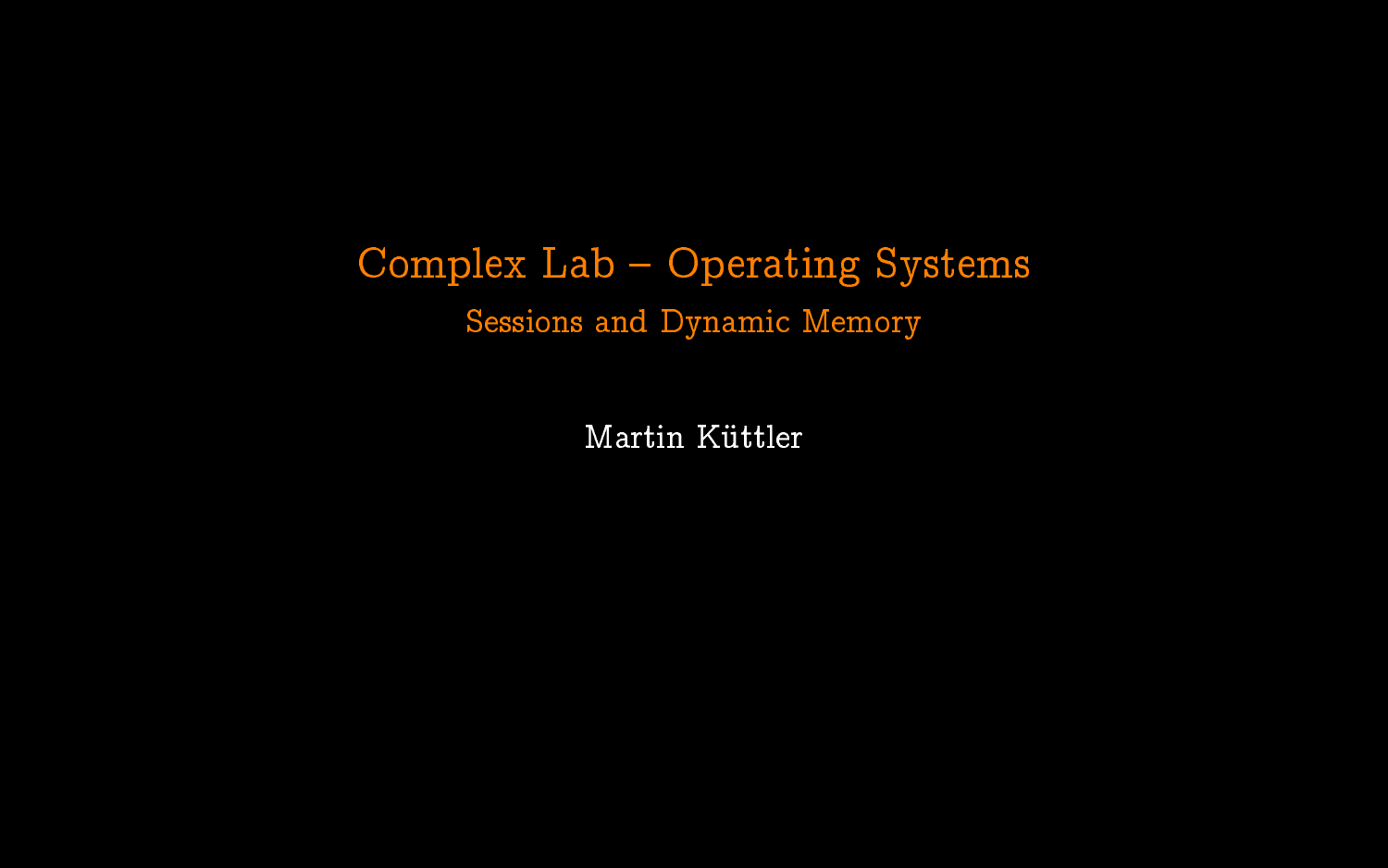$\triangleright$  Sending multiple messages for large texts is ok.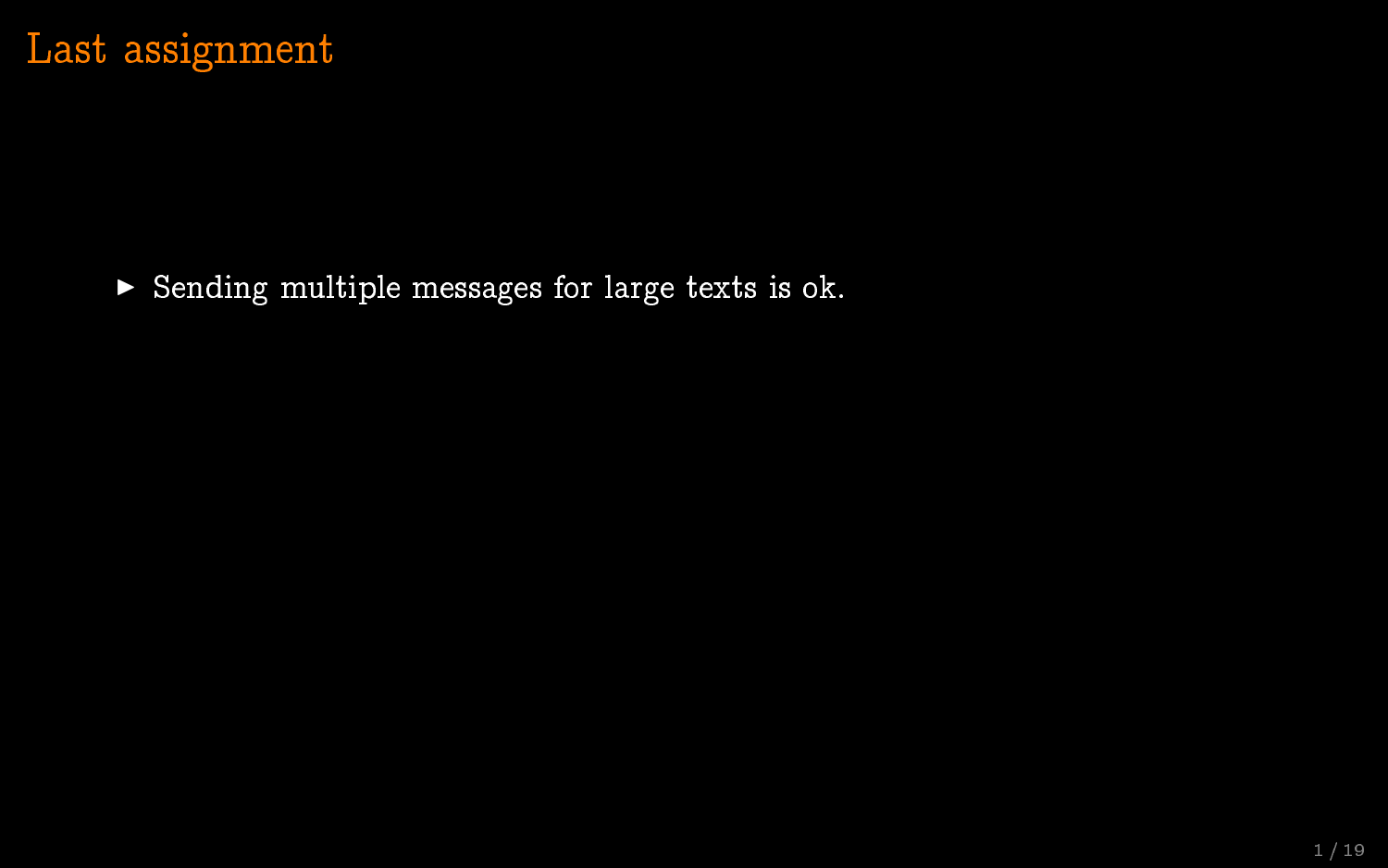- $\triangleright$  Sending multiple messages for large texts is ok.
- $\triangleright$  If you allocate memory, remember to deallocate the memory and capabilities.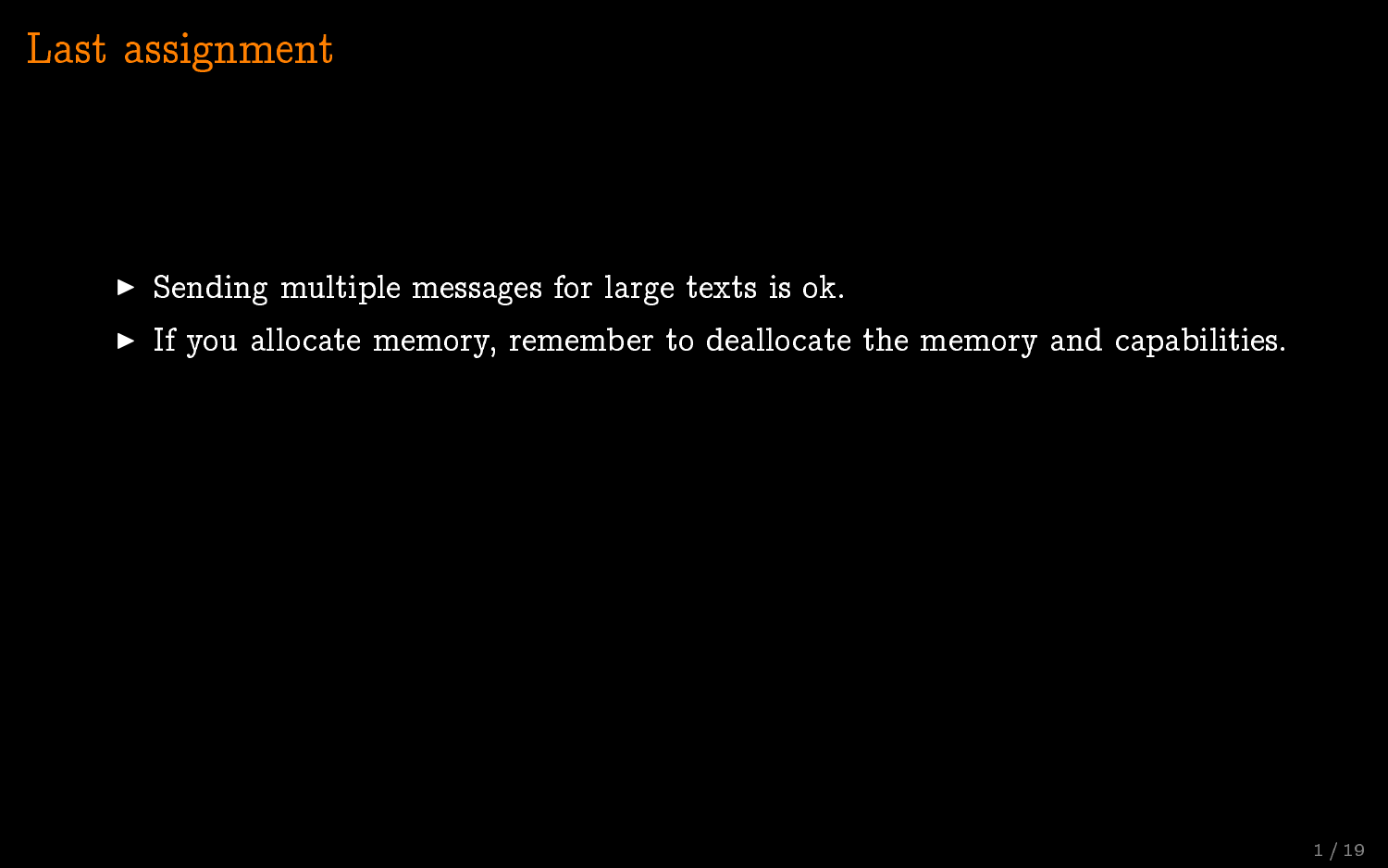- $\triangleright$  Sending multiple messages for large texts is ok.
- $\triangleright$  If you allocate memory, remember to deallocate the memory and capabilities.
- $\triangleright$  You should update your Control file (libc be mem, stdlib, ...)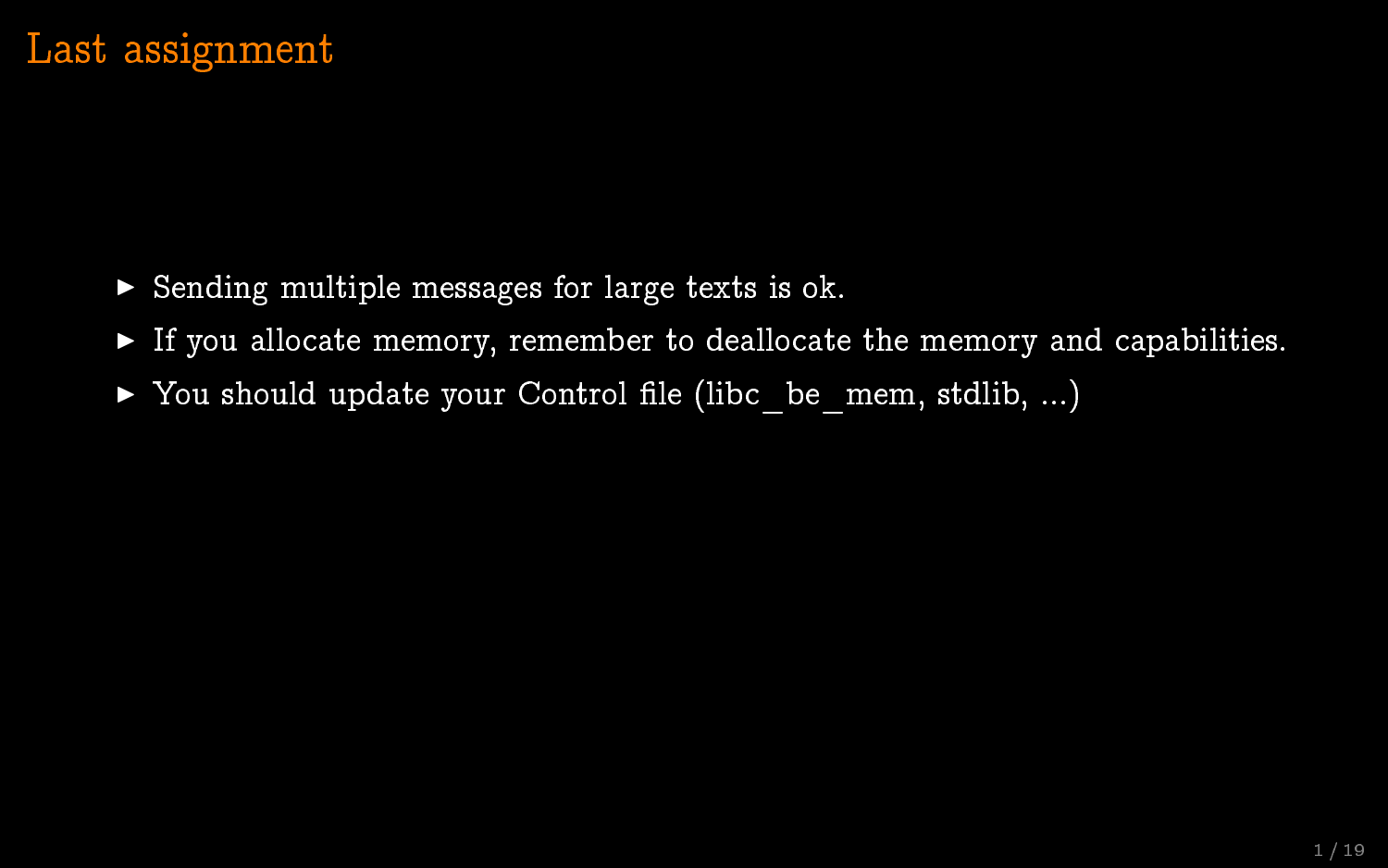- $\triangleright$  Sending multiple messages for large texts is ok.
- $\triangleright$  If you allocate memory, remember to deallocate the memory and capabilities.
- $\triangleright$  You should update your Control file (libc be mem, stdlib, ...)
- $\triangleright$  Please report problems (errors/missing informations in slides, missing/bad documentation) to me.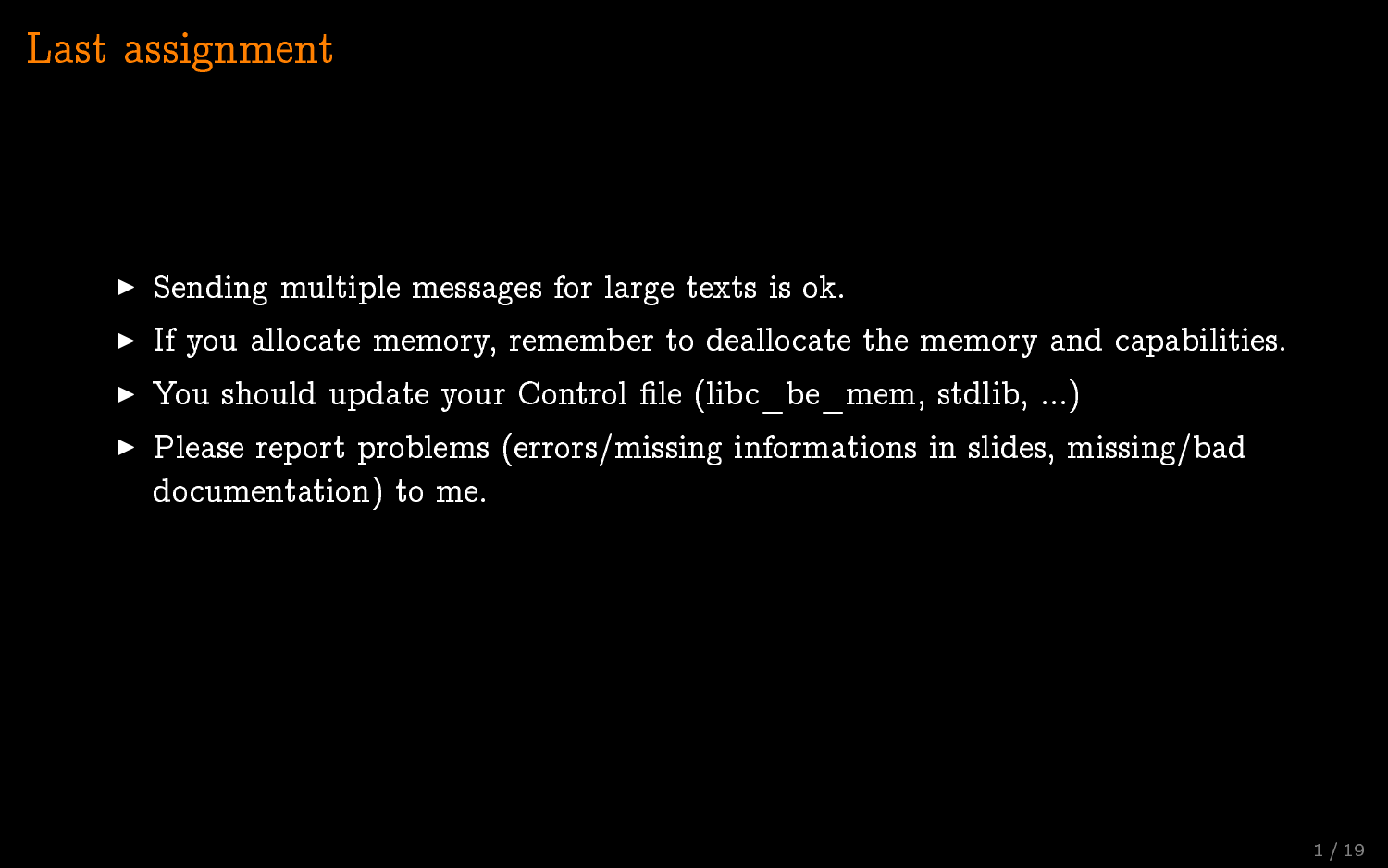- $\triangleright$  Sending multiple messages for large texts is ok.
- $\triangleright$  If you allocate memory, remember to deallocate the memory and capabilities.
- $\triangleright$  You should update your Control file (libc be mem, stdlib, ...)
- $\triangleright$  Please report problems (errors/missing informations in slides, missing/bad documentation) to me.
- $\blacktriangleright$  Any questions?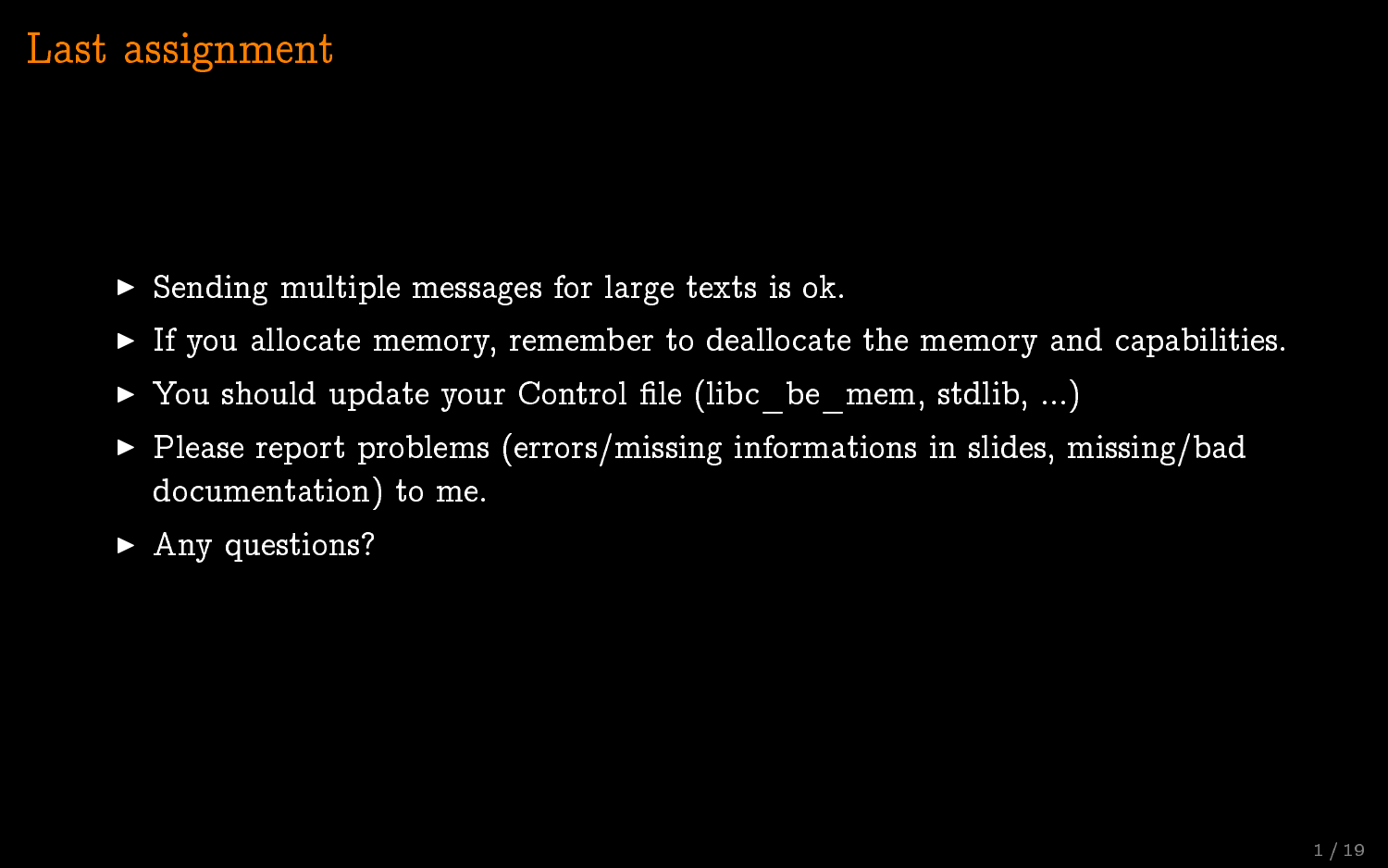#### We are here



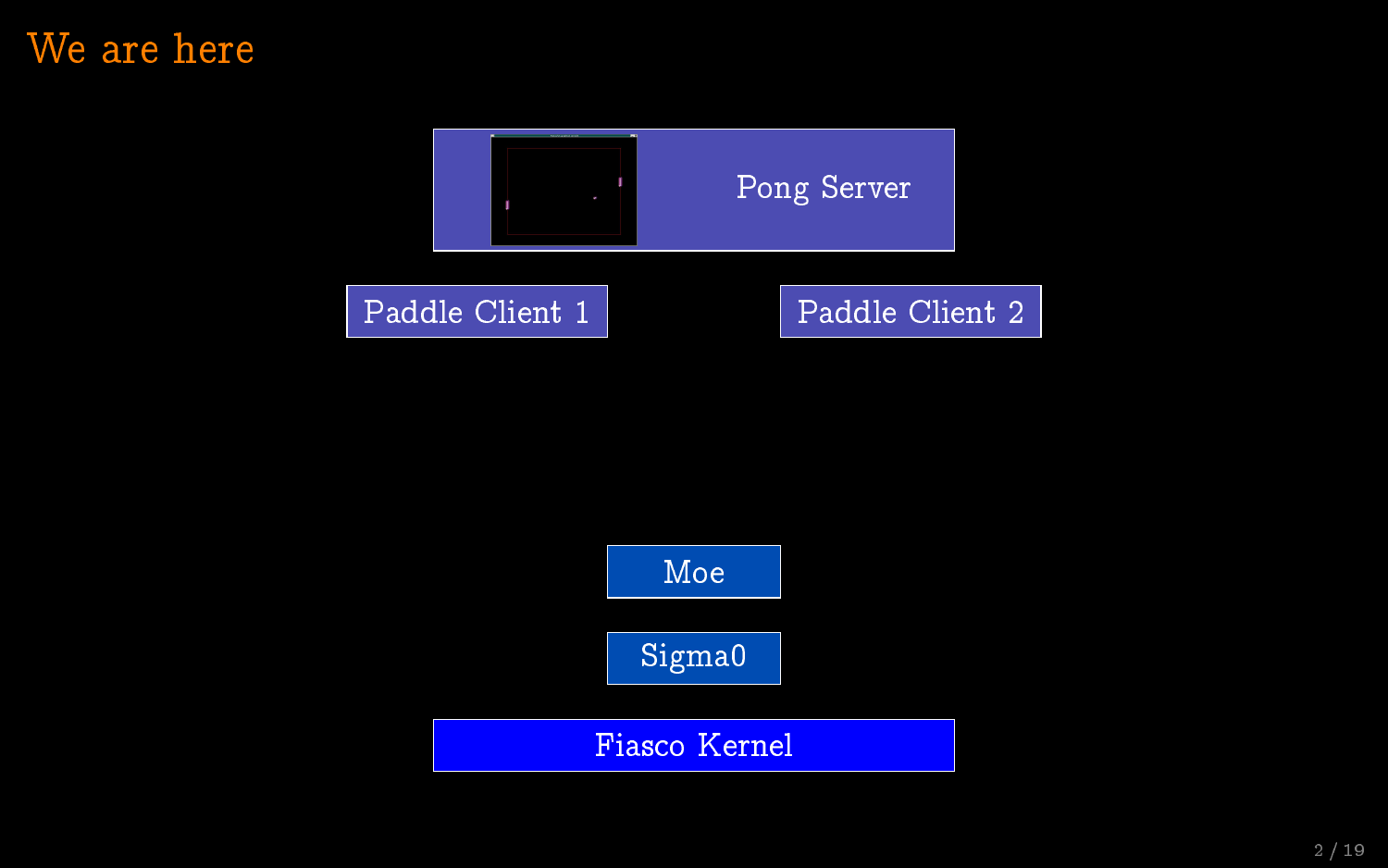# Today's goal

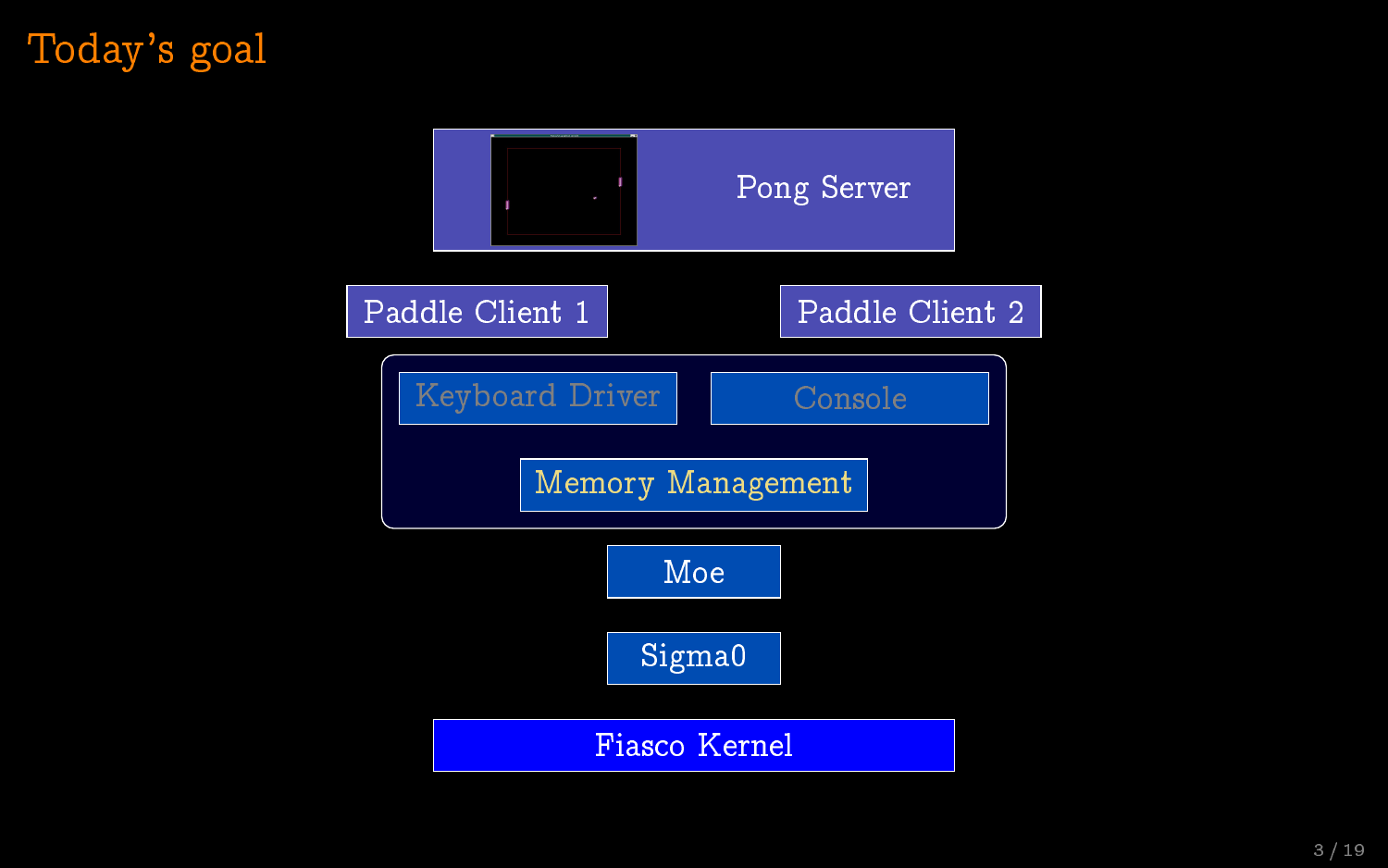#### $\blacktriangleright$  Scenario:

- $\blacktriangleright$  Multiple clients per server
- <sup>I</sup> Server stores per-client data, needs to distinguish between clients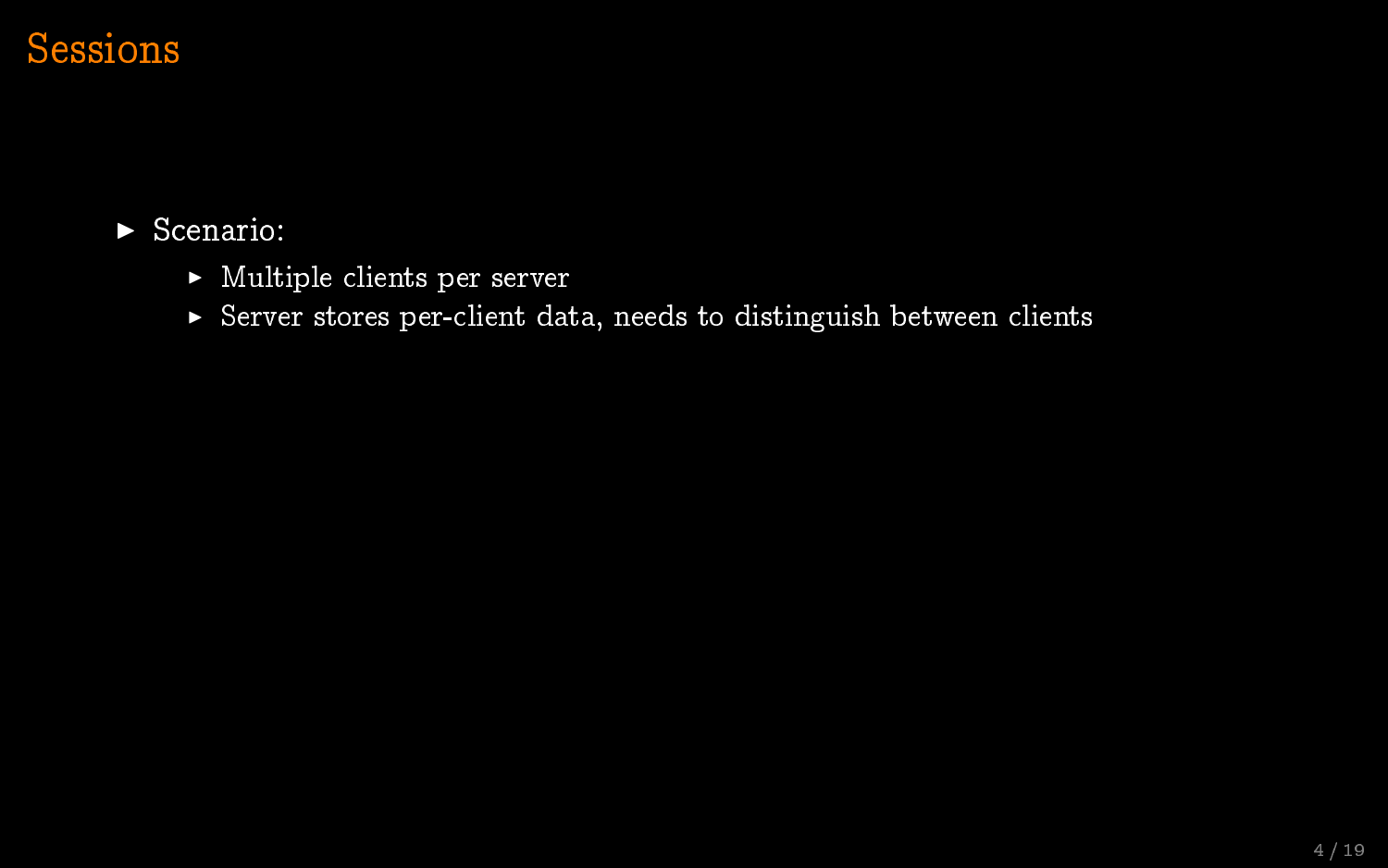$\blacktriangleright$  Scenario:

- $\blacktriangleright$  Multiple clients per server
- $\triangleright$  Server stores per-client data, needs to distinguish between clients
- ▶ Poor man's solution:
	- $\triangleright$  Assign dynamic ID, which clients sends with each call
	- $\blacktriangleright$  Problem: IDs can be faked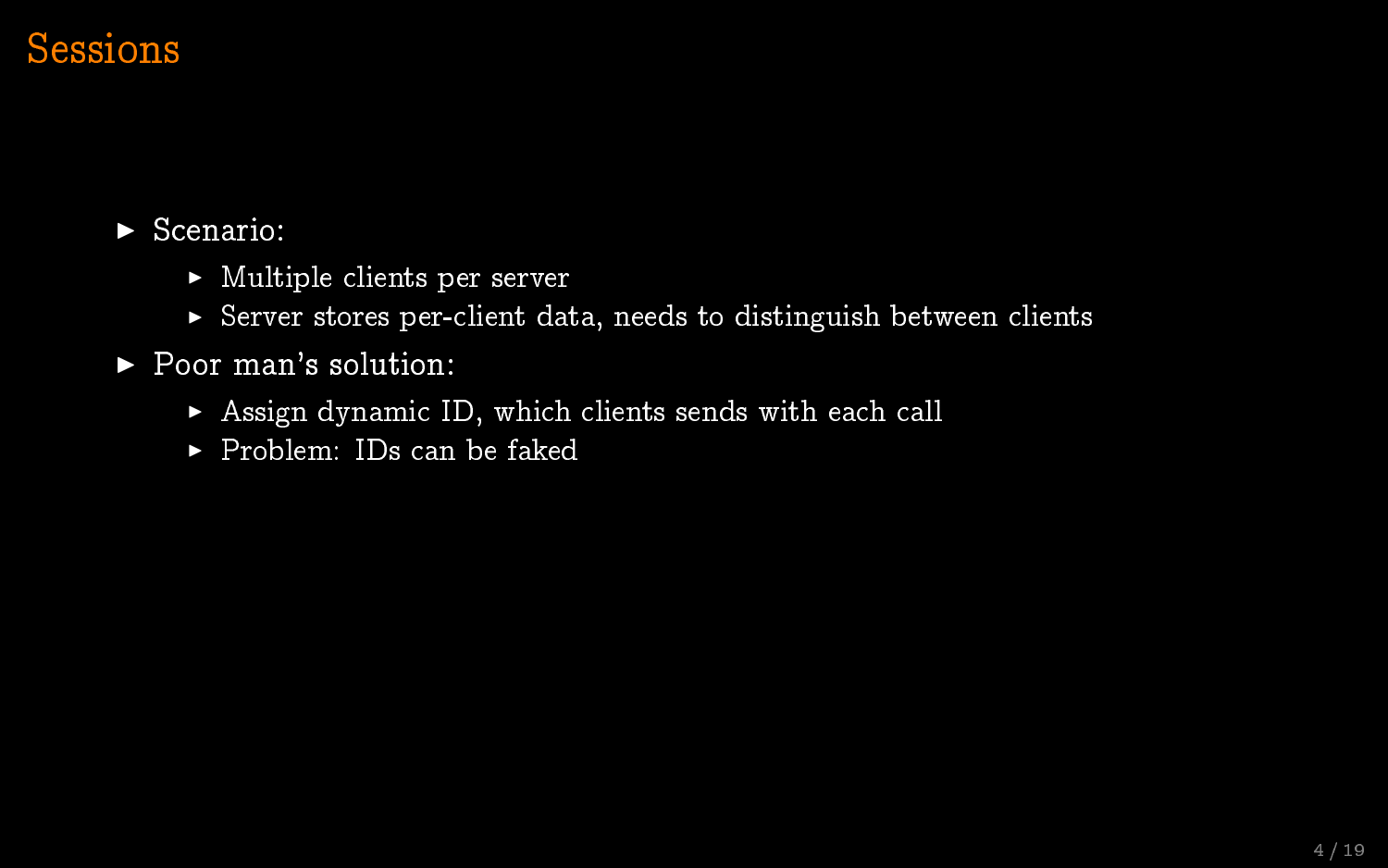$\blacktriangleright$  Scenario:

- $\triangleright$  Multiple clients per server
- $\triangleright$  Server stores per-client data, needs to distinguish between clients
- $\blacktriangleright$  Poor man's solution:
	- $\triangleright$  Assign dynamic ID, which clients sends with each call
	- $\blacktriangleright$  Problem: IDs can be faked
- $\triangleright$  Better (actual) solution: Sessions
	- $\triangleright$  One IPC gate per client
	- $\triangleright$  Clients can be distinguished by the gate label
	- $\blacktriangleright$  Preferably clients should not even know about sessions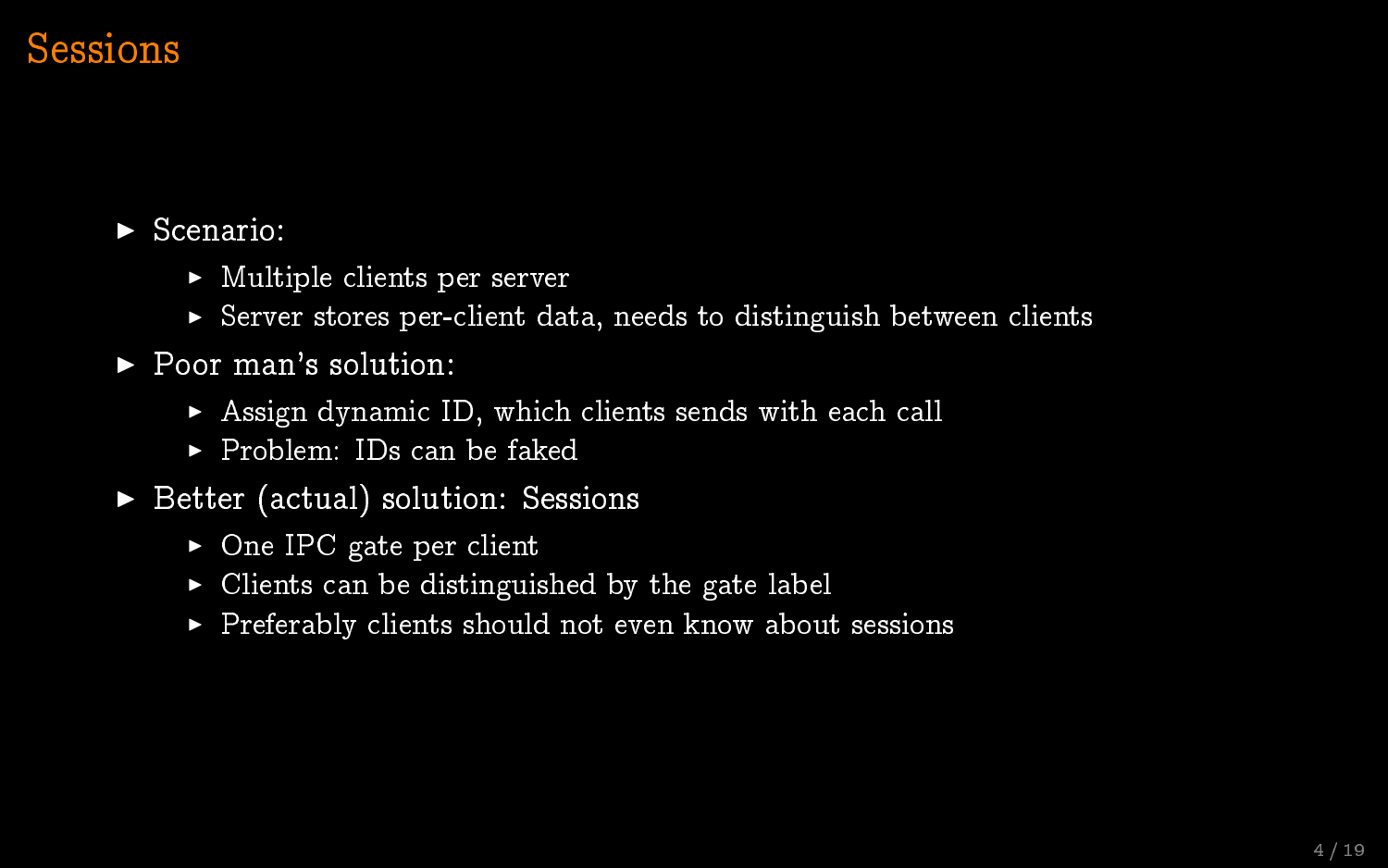Ned create gate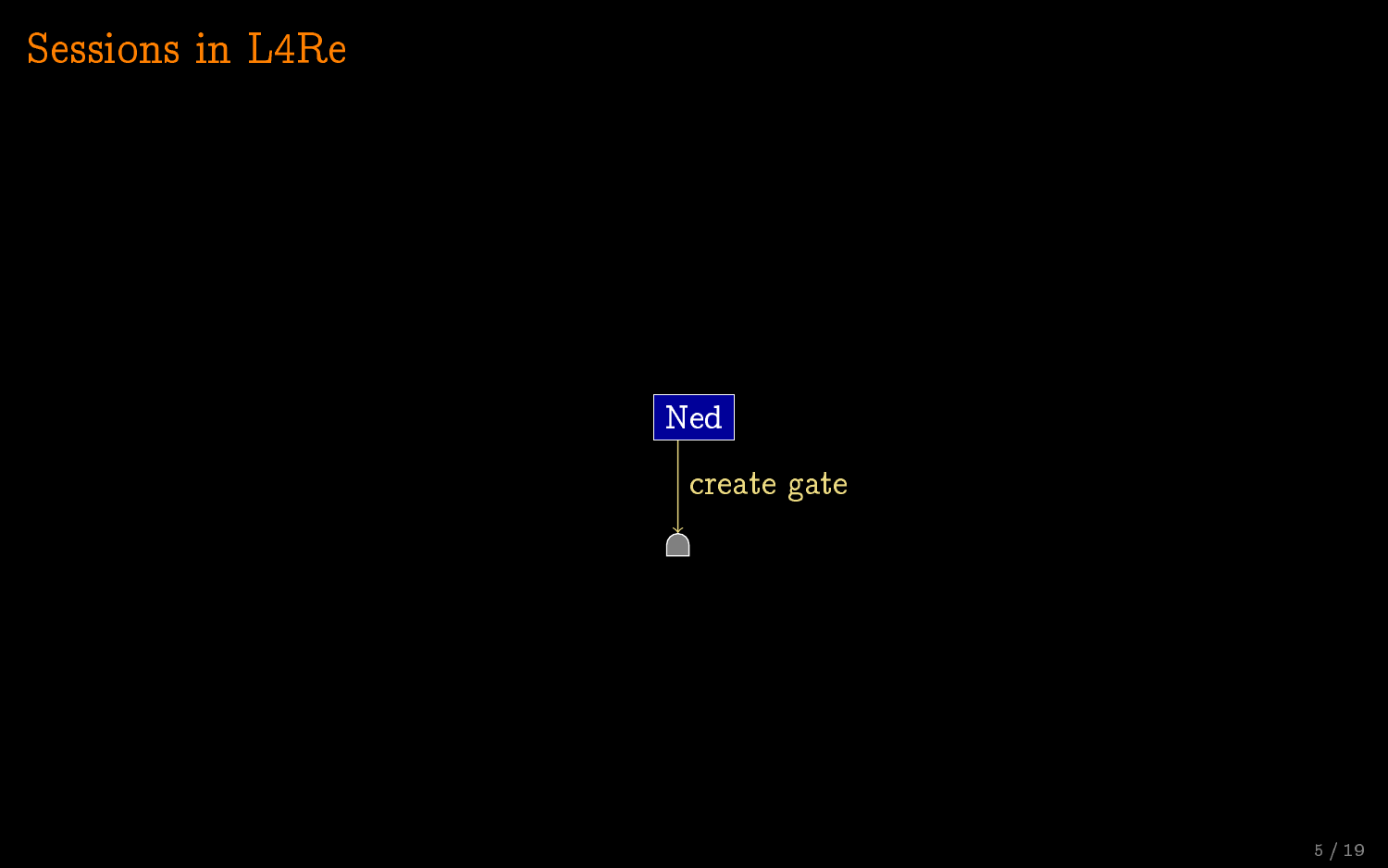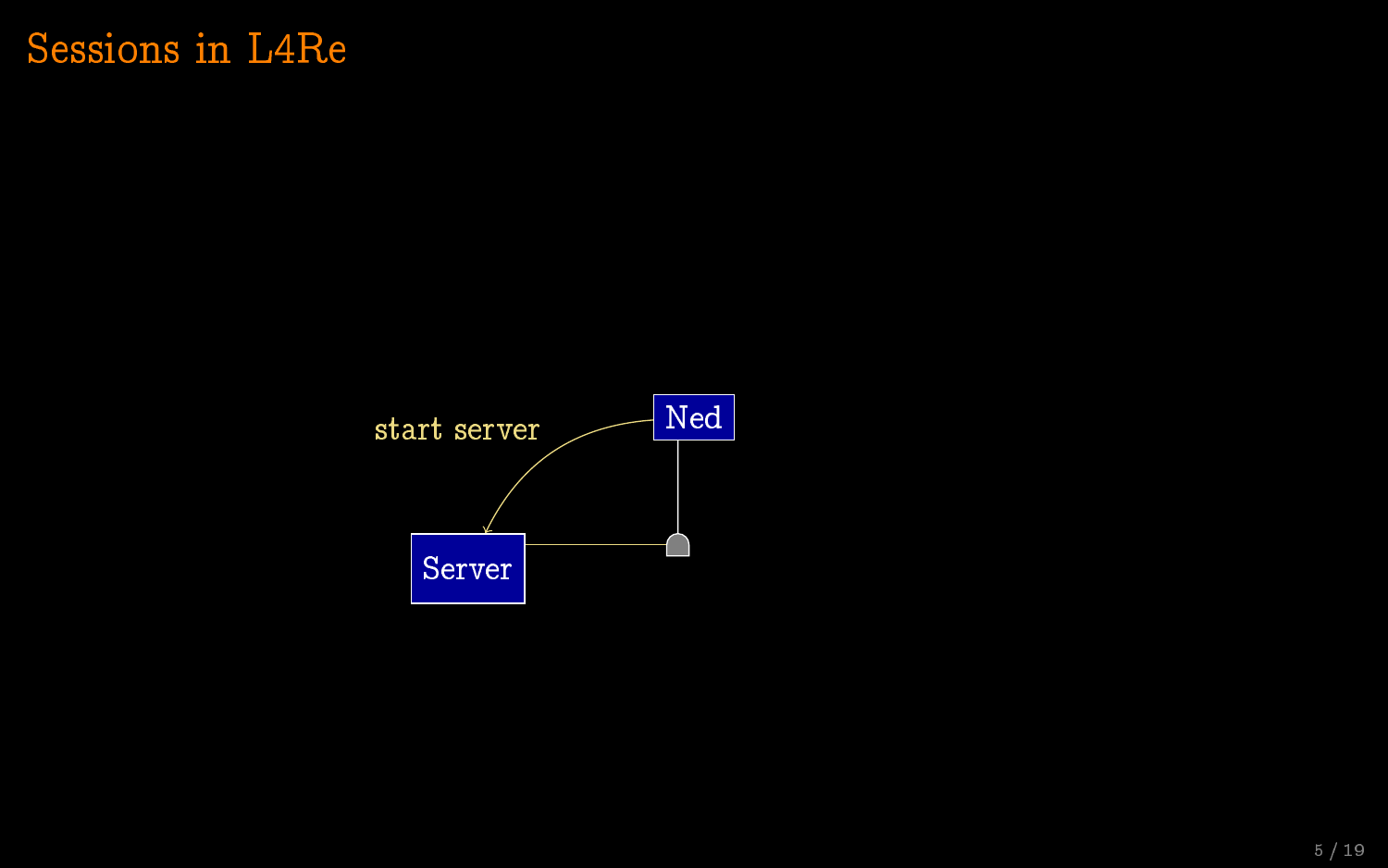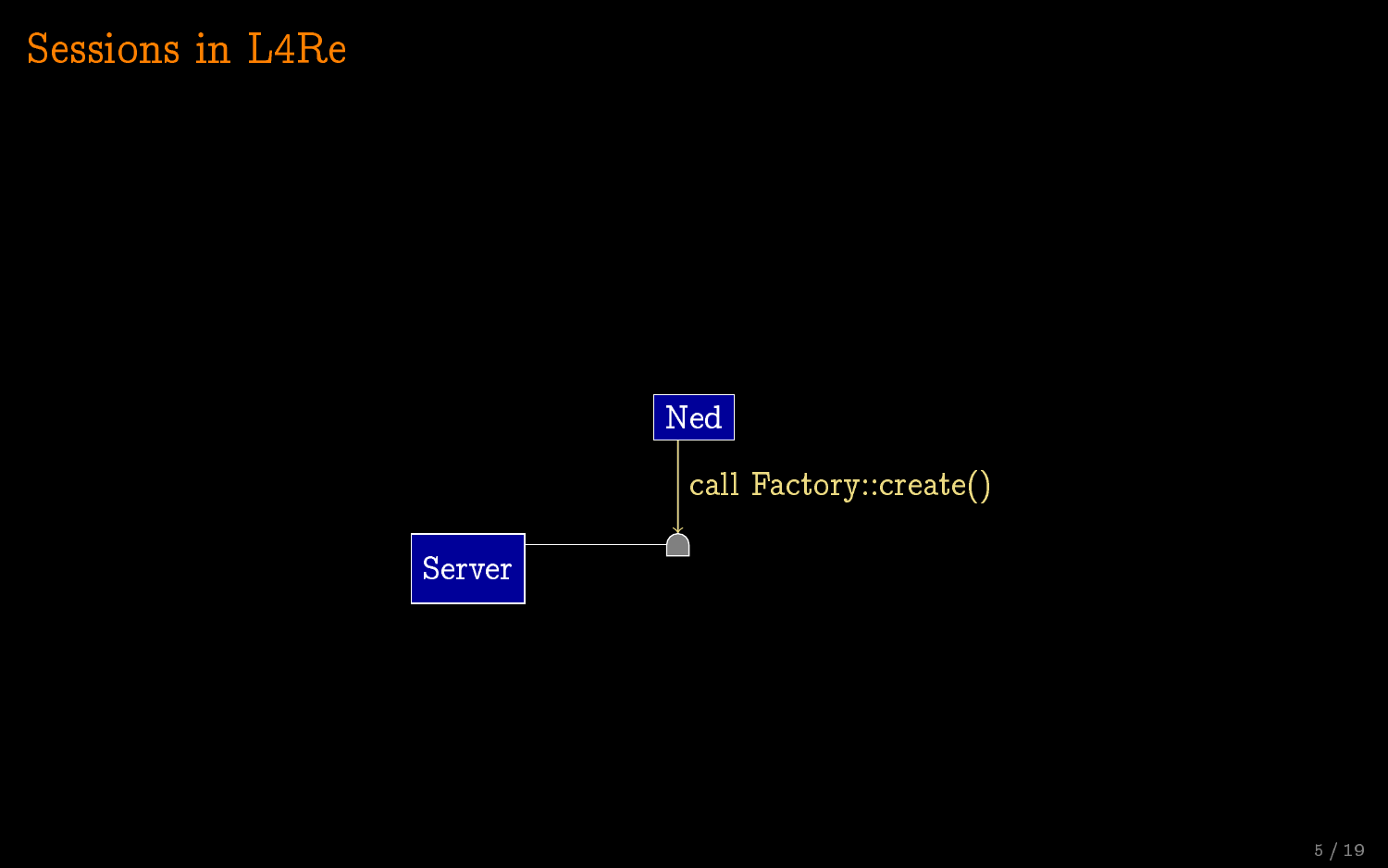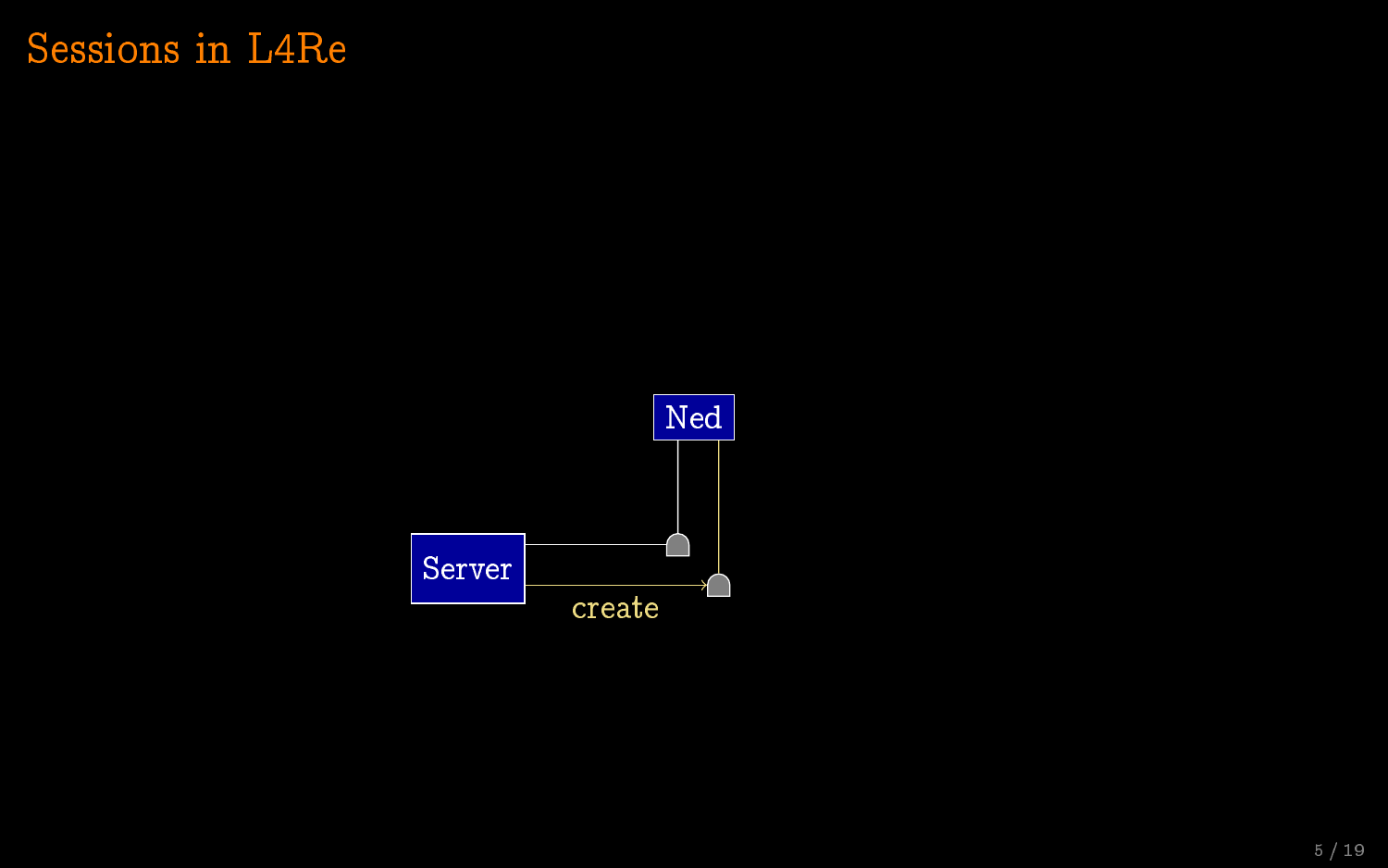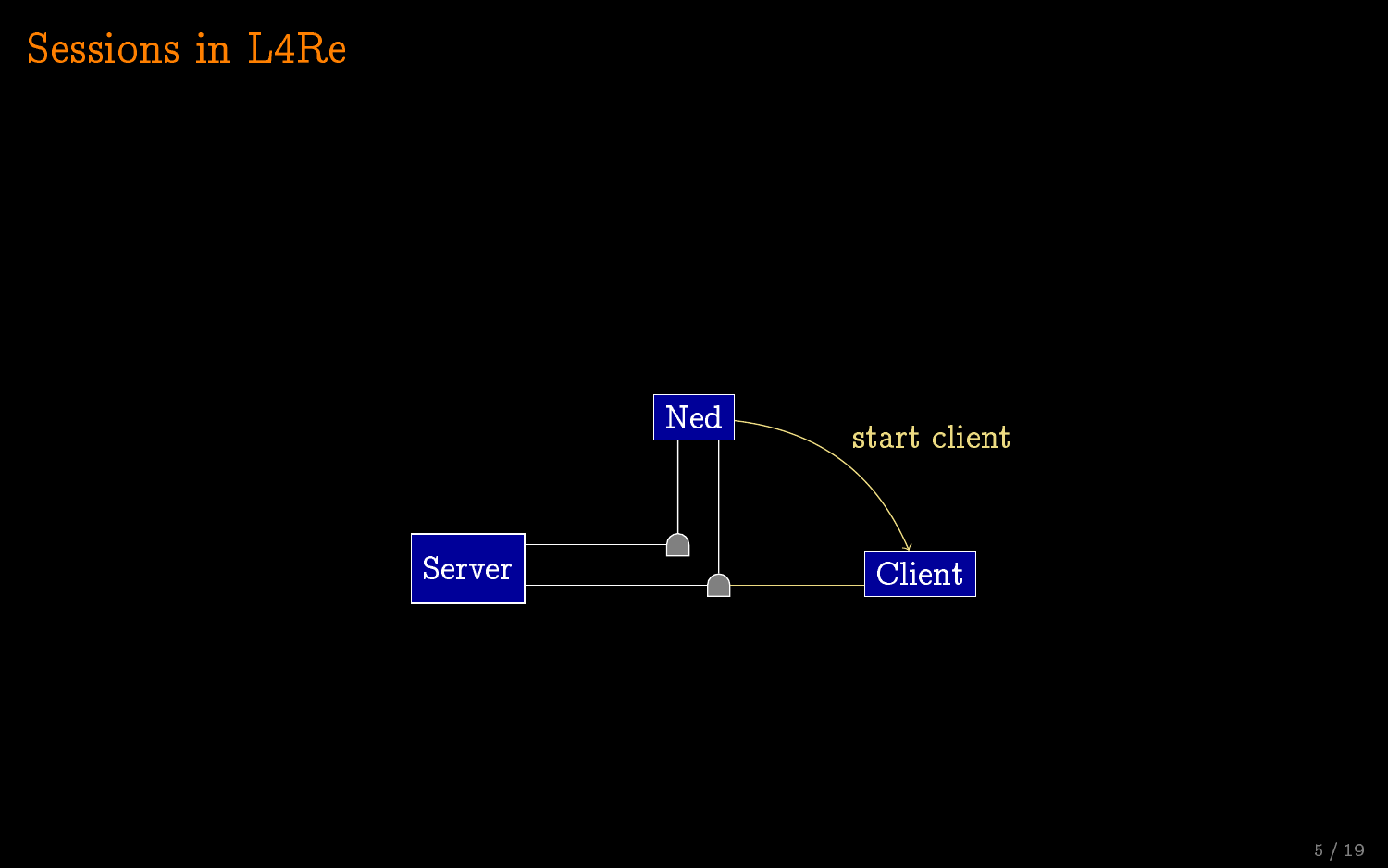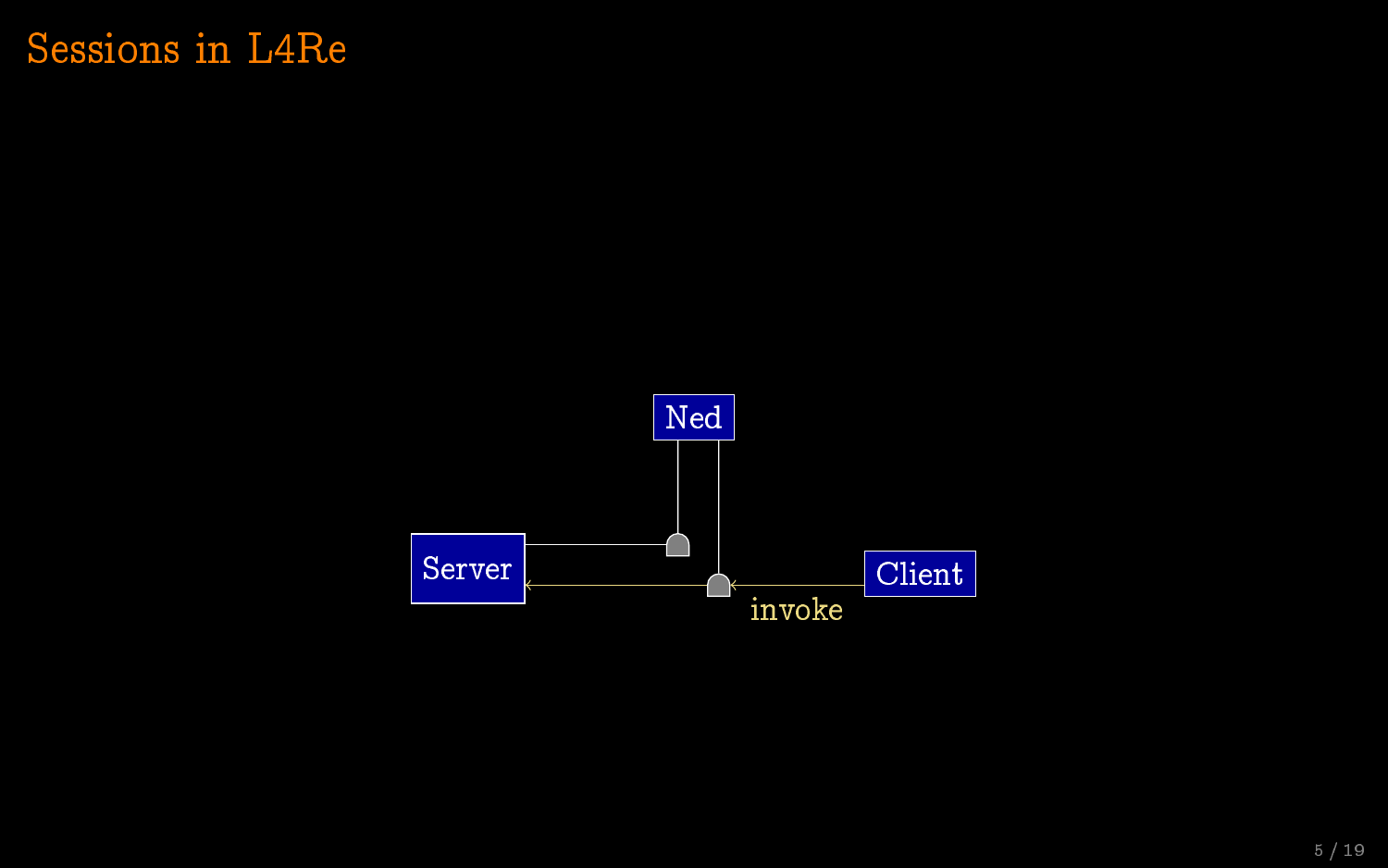## Lua Example: Simple

```
local L4 = require('L4");
local Id = L4.default loader ;
local log = 1d : new-channel();
```

```
ld: start({ \text{caps} = { \text{log\_server} = \text{log:svr() }},
              log = { "server", "blue" } },
           "rom/logging");
```

```
ld: start ({ caps = { log\_server = log },
            log = { "client", "green" } },
          " rom / logging_client " );
```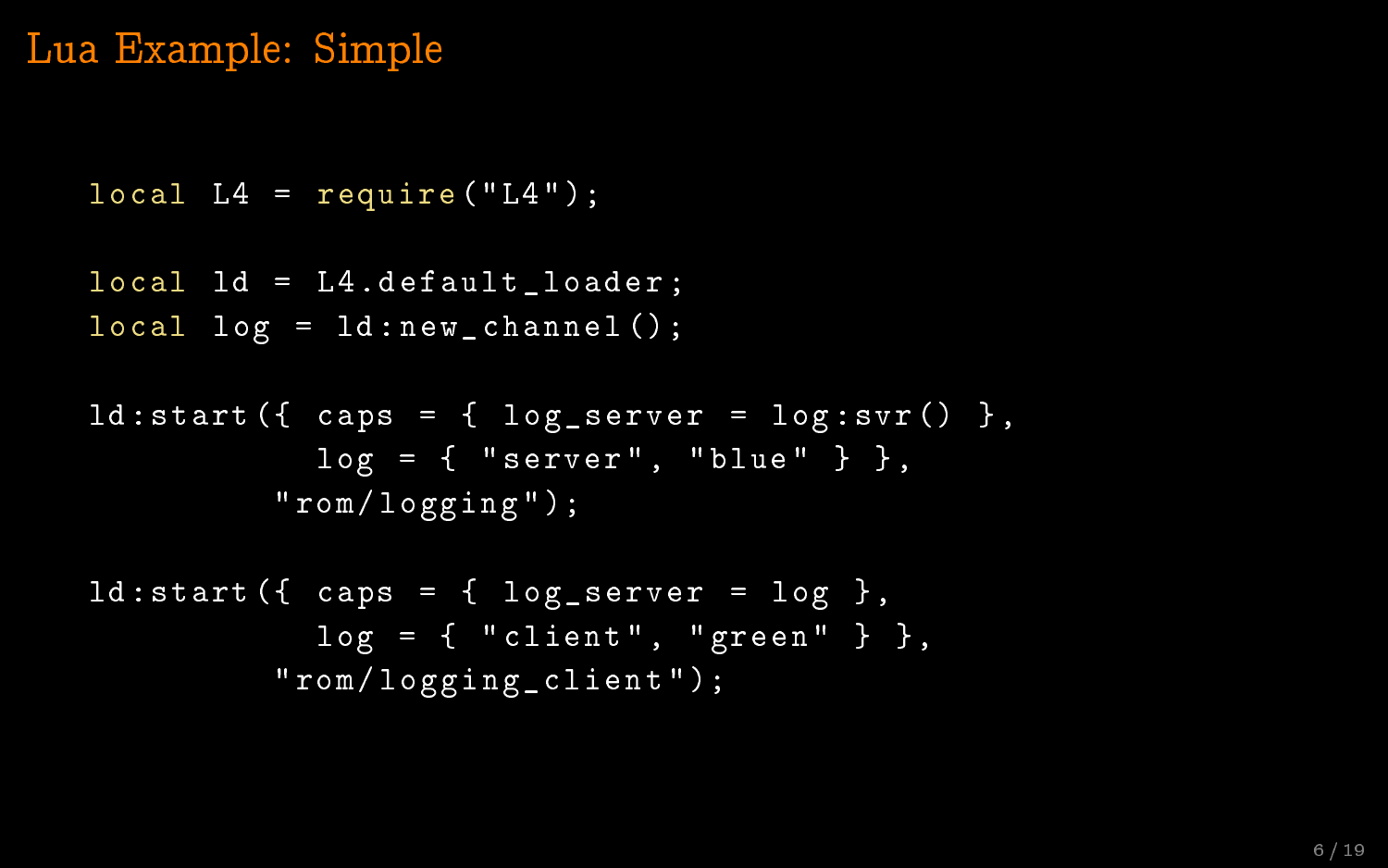#### Lua Example: Sessions

```
local L4 = require('L4");
```

```
local Id = L4.default loader ;
local log = 1d : new-channel();
```

```
ld: start({ \text{caps} = { \text{log\_server} = \text{log:svr() }},
              log = { "server", "blue" },
           " rom / logging " );
```

```
ld: start({ caps = { log\_server = log: create(0, "args") },
           log = { "client", "green" },
         " rom / logging_client " );
```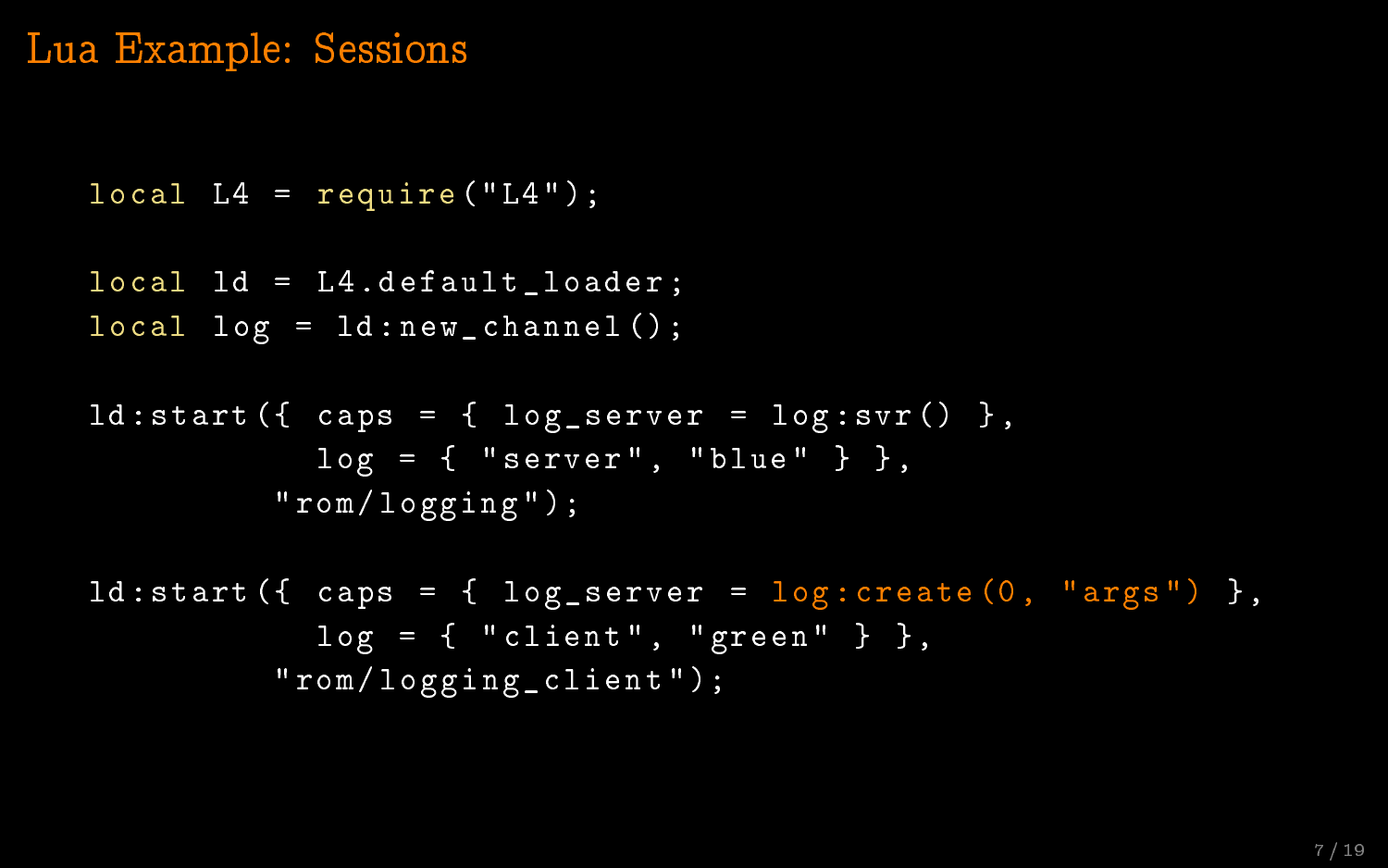- $\triangleright$  Clients don't change at all (that's what we wanted, remember?)
- $\triangleright$  Servers need to handle the create call.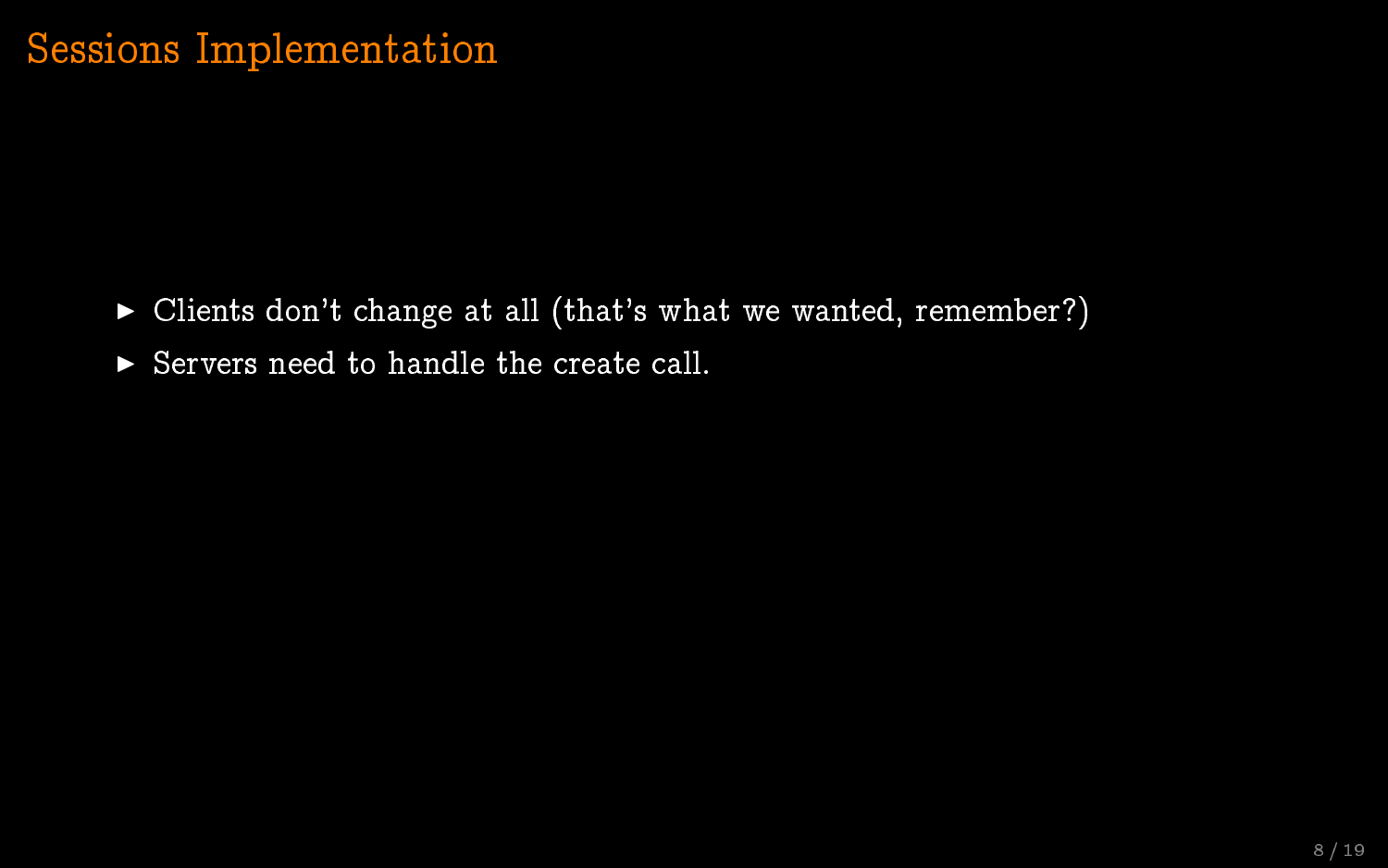#### Sessions Implementation

- $\triangleright$  Clients don't change at all (that's what we wanted, remember?)
- $\triangleright$  Servers need to handle the create call.
- $\blacktriangleright$  Before we look at that, ...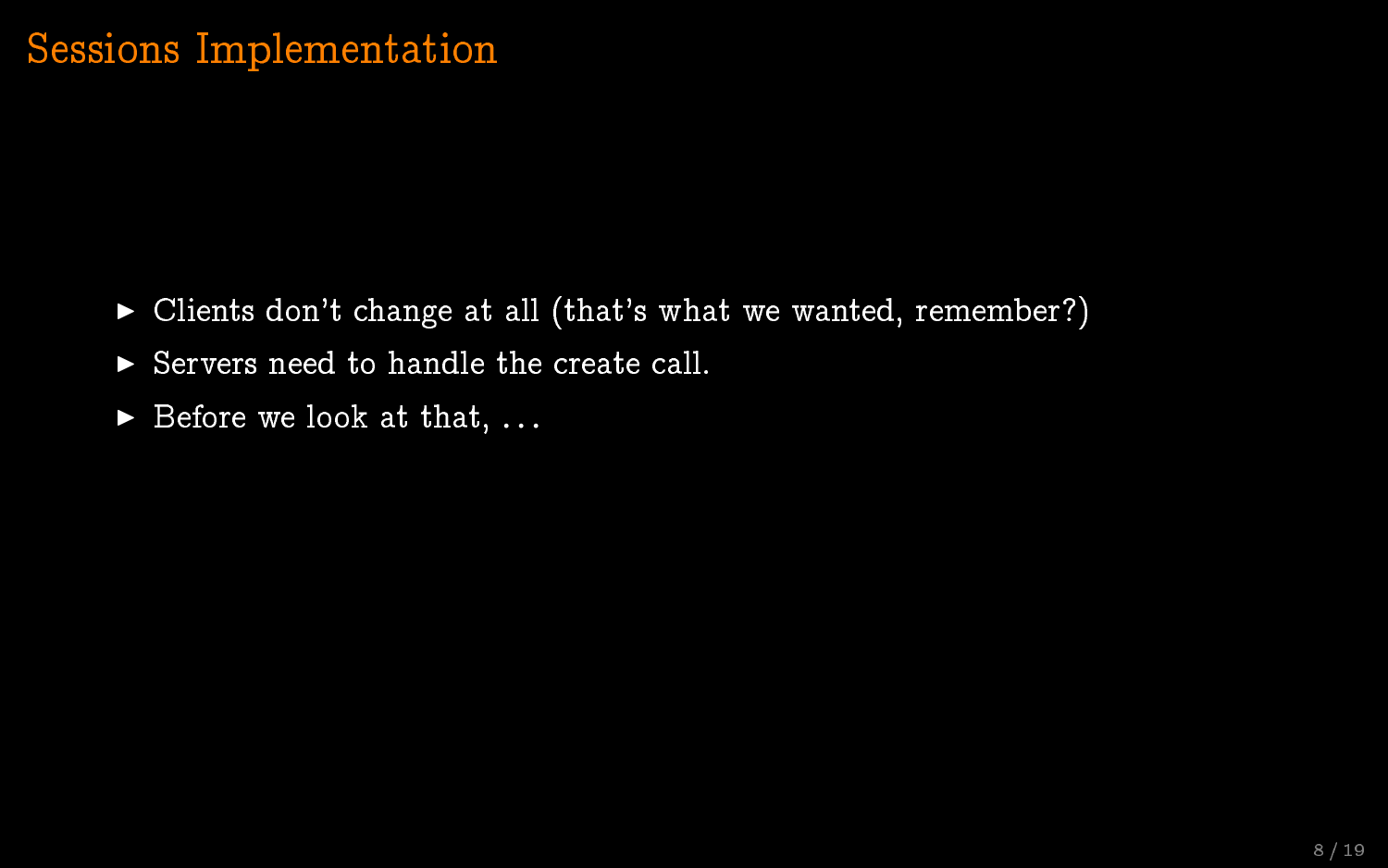#### Sessions Implementation

- ▶ Clients don't change at all (that's what we wanted, remember?)
- $\triangleright$  Servers need to handle the create call.
- $\blacktriangleright$  Before we look at that, ...

A short tour of the L4Re IPC server framework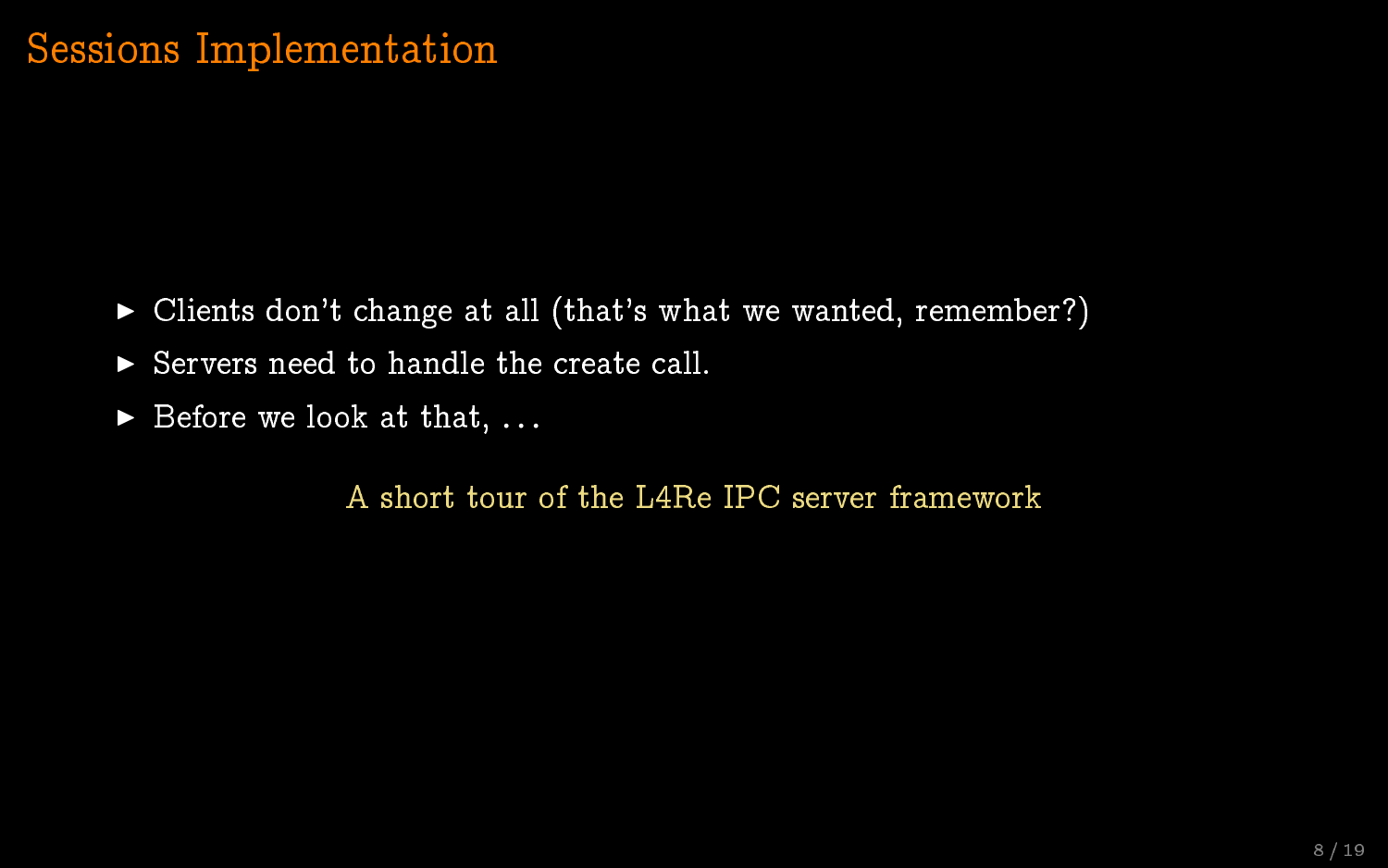A short tour of the L4Re IPC server framework

 $\blacktriangleright$  L4 : : Server implements the basic server loop:

```
void loop () {
  while (1) {
    m = recv_message ();
    ret = dispatch(m, utcb);reply(m, ret);}
}
```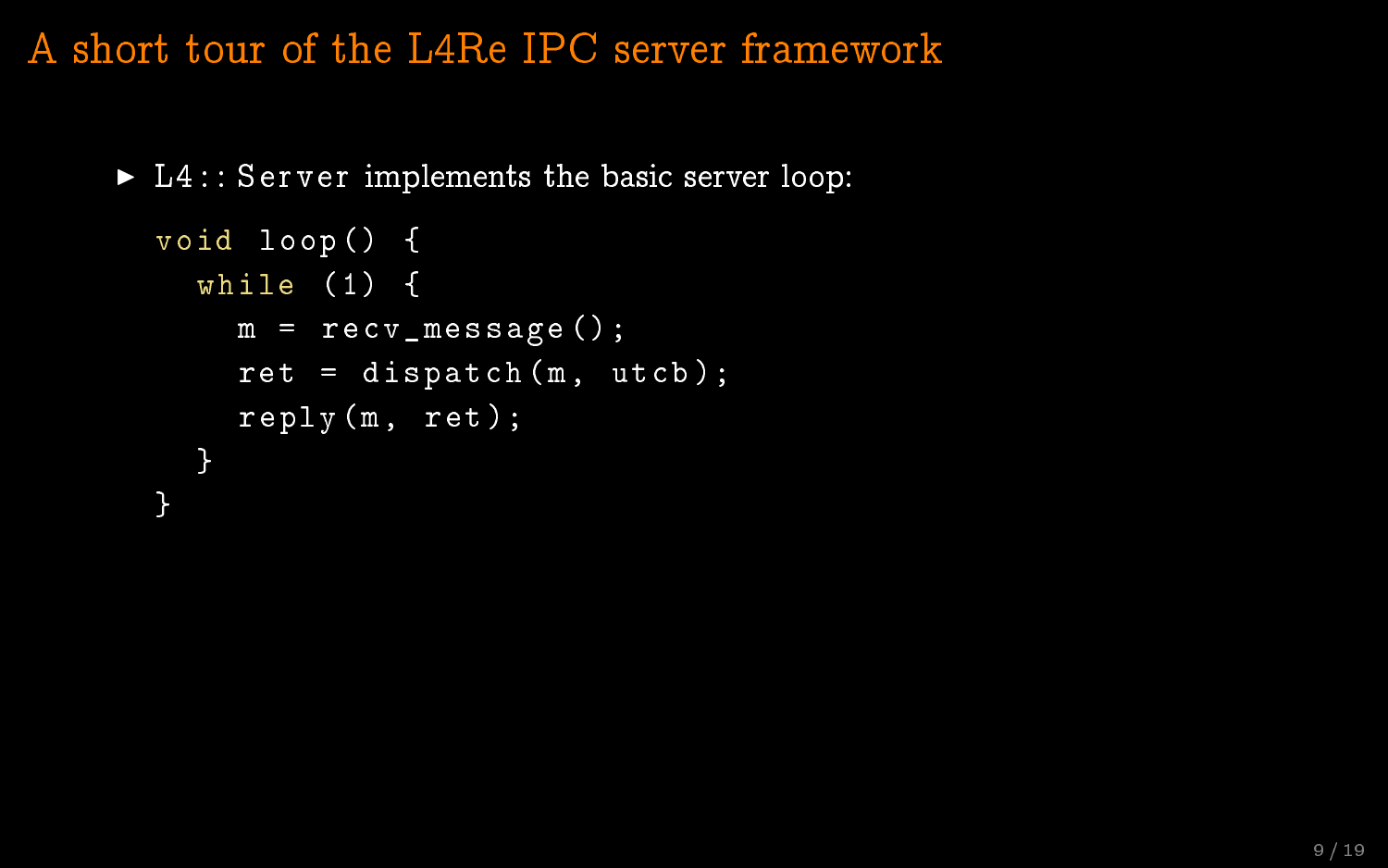A short tour of the L4Re IPC server framework

 $\blacktriangleright$  L4 : : Server implements the basic server loop:

```
void loop () {
  while (1) {
    m = recv_message ();
    ret = dispatch(m, utcb);reply(m, ret);}
}
```
- $\triangleright$  For each IPC gate there is a L4 :: Epiface, which
	- $\blacktriangleright$  keeps the capability to the IPC gate,
	- $\triangleright$  handles messages from this gate (implements dispatch ())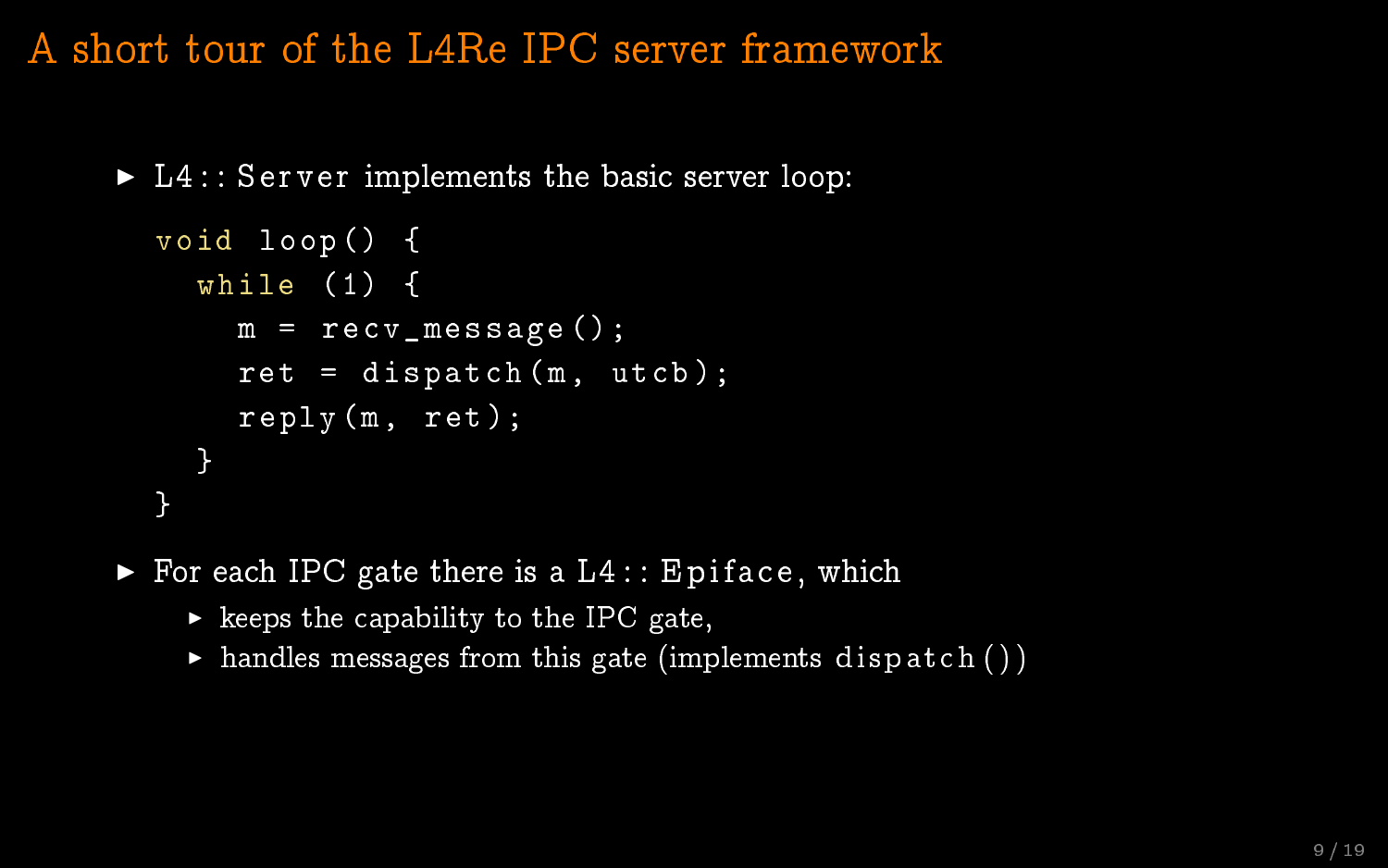A short tour of the L4Re IPC server framework

 $\blacktriangleright$  L4 : : Server implements the basic server loop:

```
void loop () {
  while (1) {
    m = recv message ();
    ret = dispatch(m, utcb);reply(m, ret);}
}
```
 $\triangleright$  For each IPC gate there is a  $L4$ : : Epiface, which

- $\triangleright$  keeps the capability to the IPC gate,
- $\triangleright$  handles messages from this gate (implements dispatch ())
- $\blacktriangleright$  How does the server know which Epiface it should call?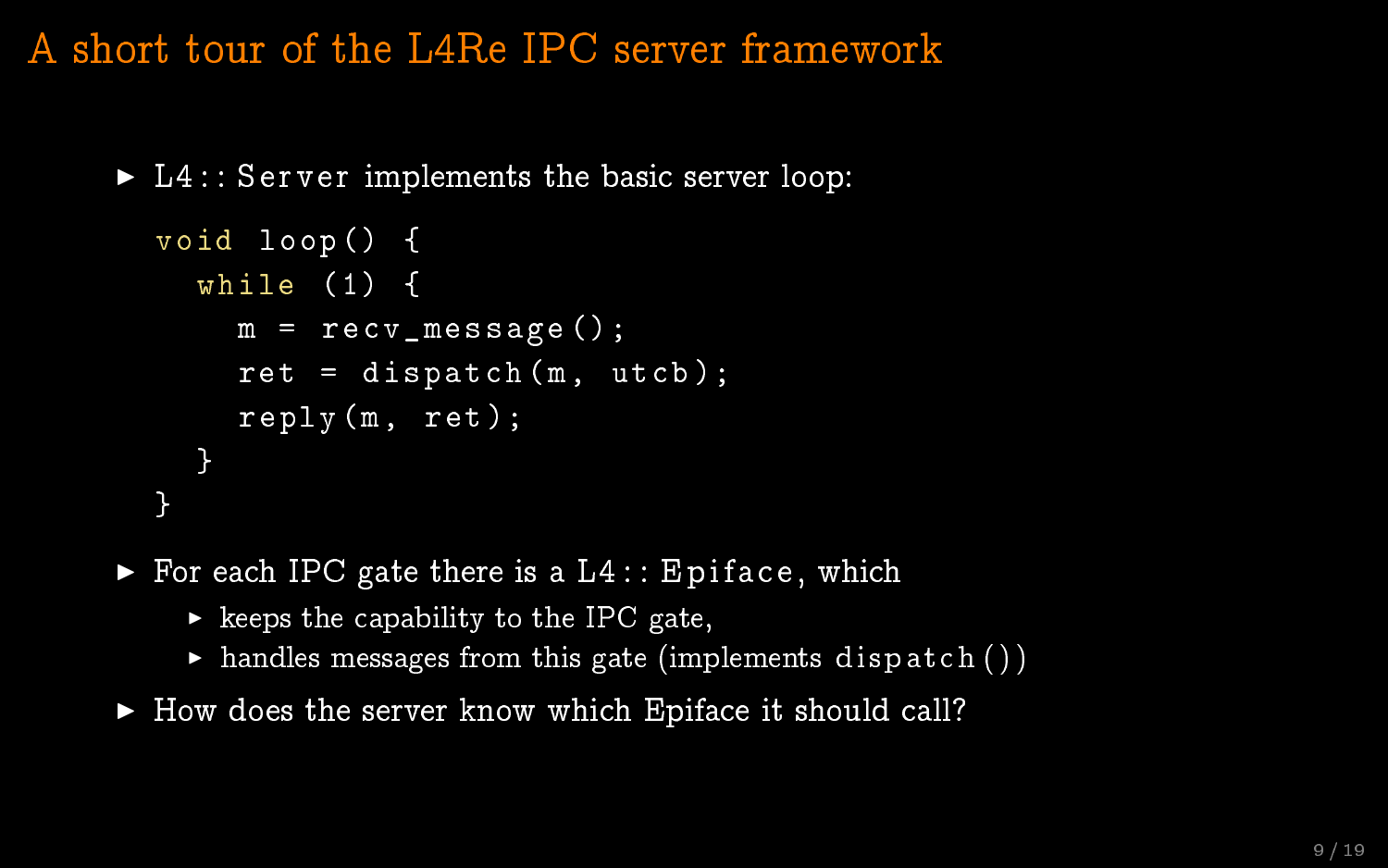### IPC tour: Epiface registry

- $\blacktriangleright$  L4 : : E pifaces are stored in a per-server registry.
- $\triangleright$  The registry can find Epifaces by an ID (label of IPC gate)
- $\blacktriangleright$  L4 :: Basic registry: ID is pointer to object
- ► L4Re :: U til :: O bject registry provides a convenient interface:

L4:: Cap < void > register\_obj (L4:: Epiface \*o, char const \*service); L4:: Cap<void> register\_obj (L4:: Epiface \*o);

bool unregister\_obj ( L4 :: Epiface \*o );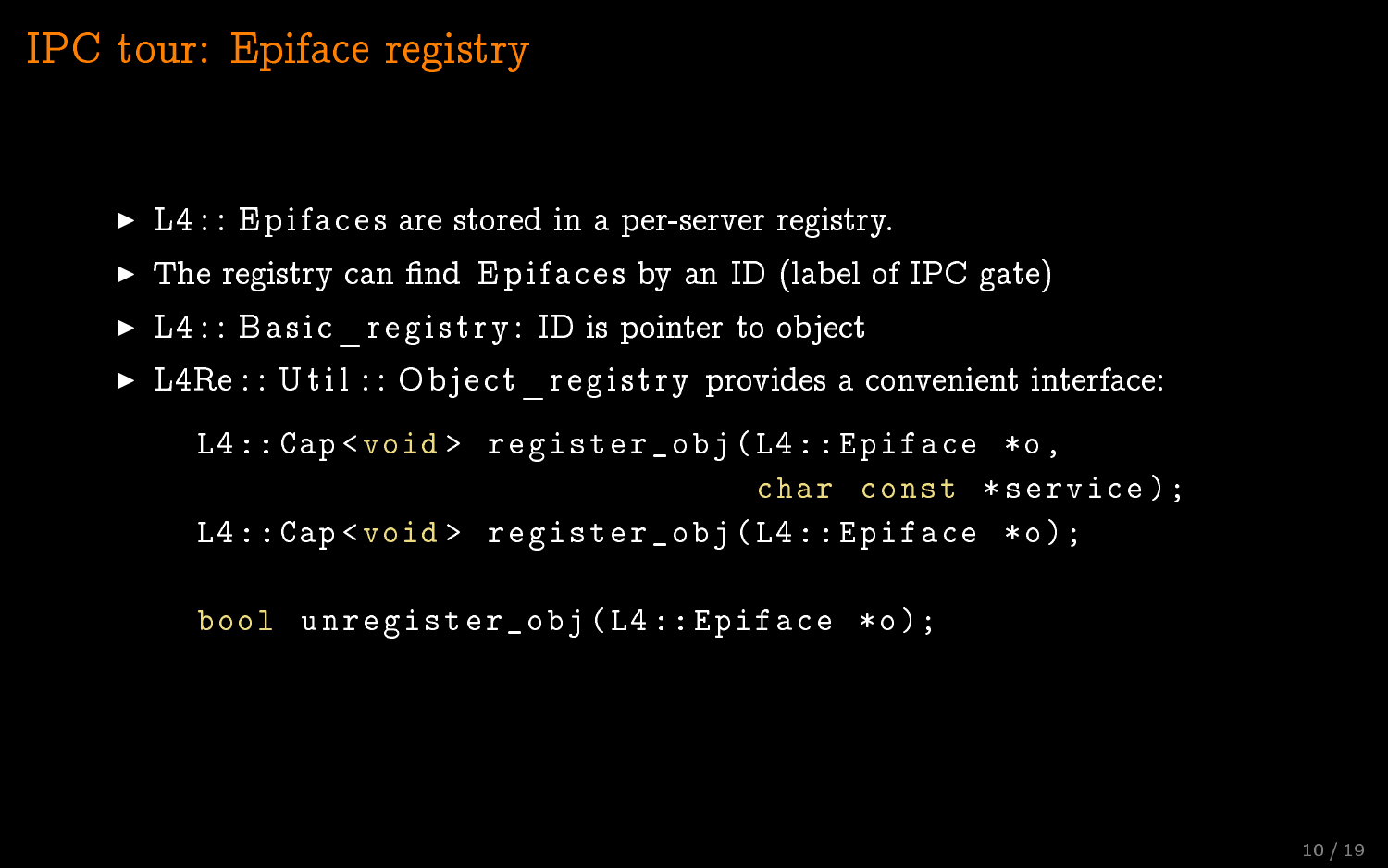#### IPC tour: Registry server

L4Re :: U til :: Registry server is a L4 :: Server that maintaines a  $L4Re :: Util :: Object$  registry

static L4Re :: Util :: Registry\_server <> server ;

class MyServer : public L4:: Epiface t< MyServer, MyInterface> { ... };

// When you need a new session object server.registry()->register\_obj(new MyServer());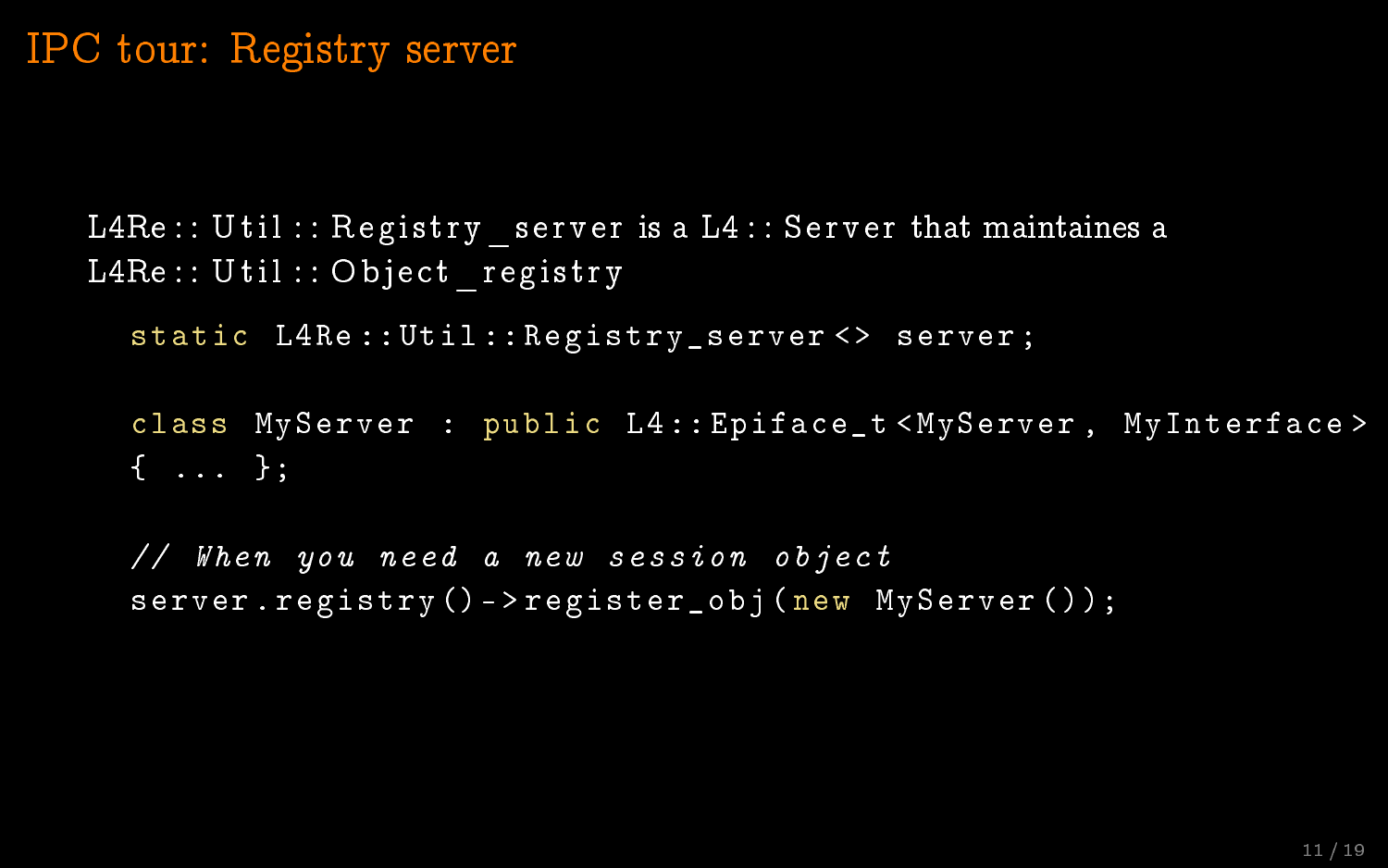Session Implementation – Factory Server

};

```
class SessionServer : L4 :: Epiface_t < SessionServer , L4 :: Factory >
{
public :
    int op_create ( L4 :: Factory :: Rights , L4 :: Ipc :: Cap <void >& res ,
           14 mword t type, L4:: Ipc :: Varg_list <> args) {
         if (tvpe := 0) return -L4 ENODEV;
        L4:: Ipc :: Varg tag = args.next ():
         if (! tag . is_of < char const * >()) return - L4_EINVAL ;
         auto helloserver = new HelloServer
                                    (tag. value < char const *>());
         server.registry()->register_obj(helloserver);
         res = L4::Ipc::make\_cap\_rw(helloserver ->obj\_cap());
        return L4_EOK ;
    }
```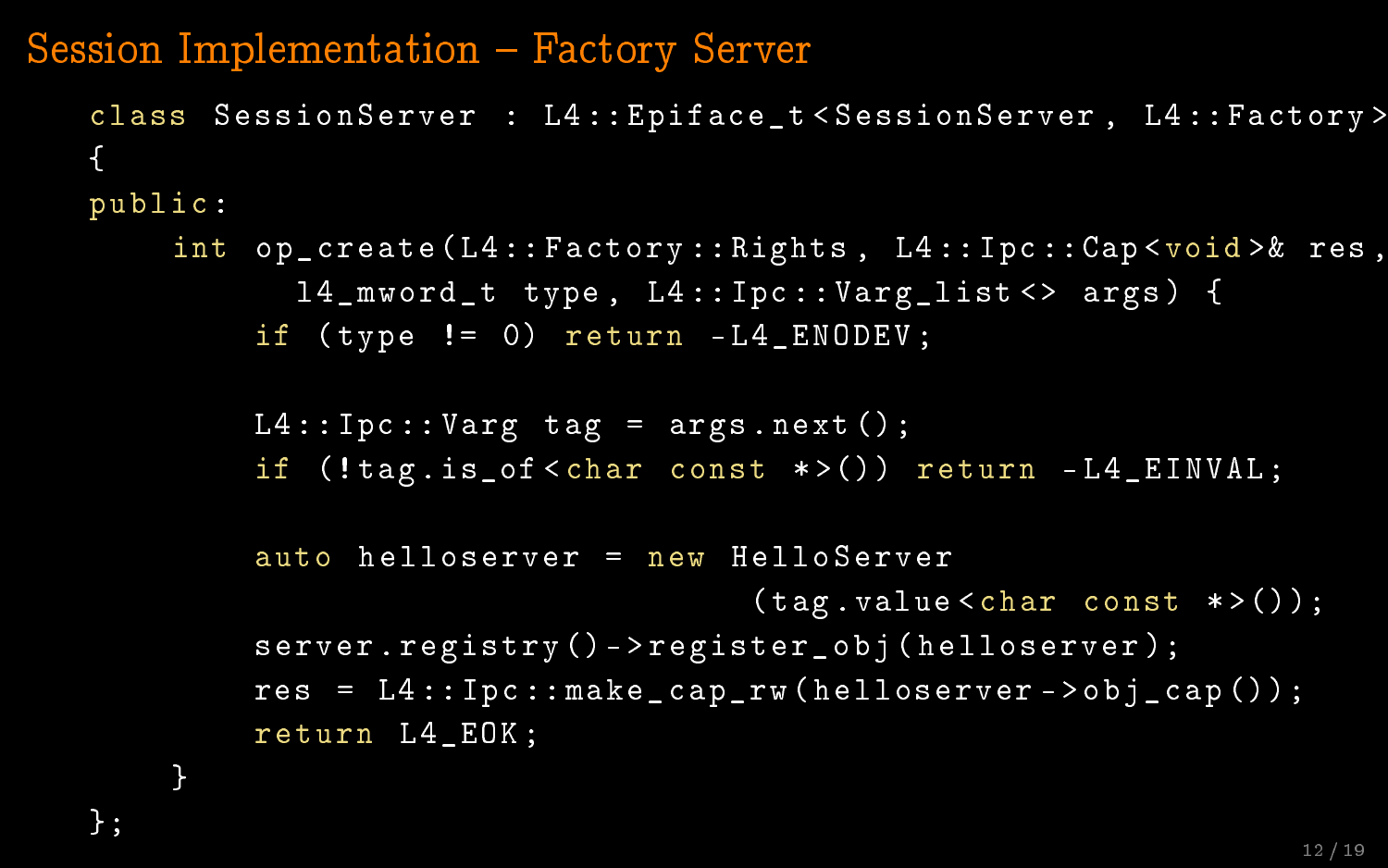

 $\triangleright$  With that you can add support for multiple clients in the hello server.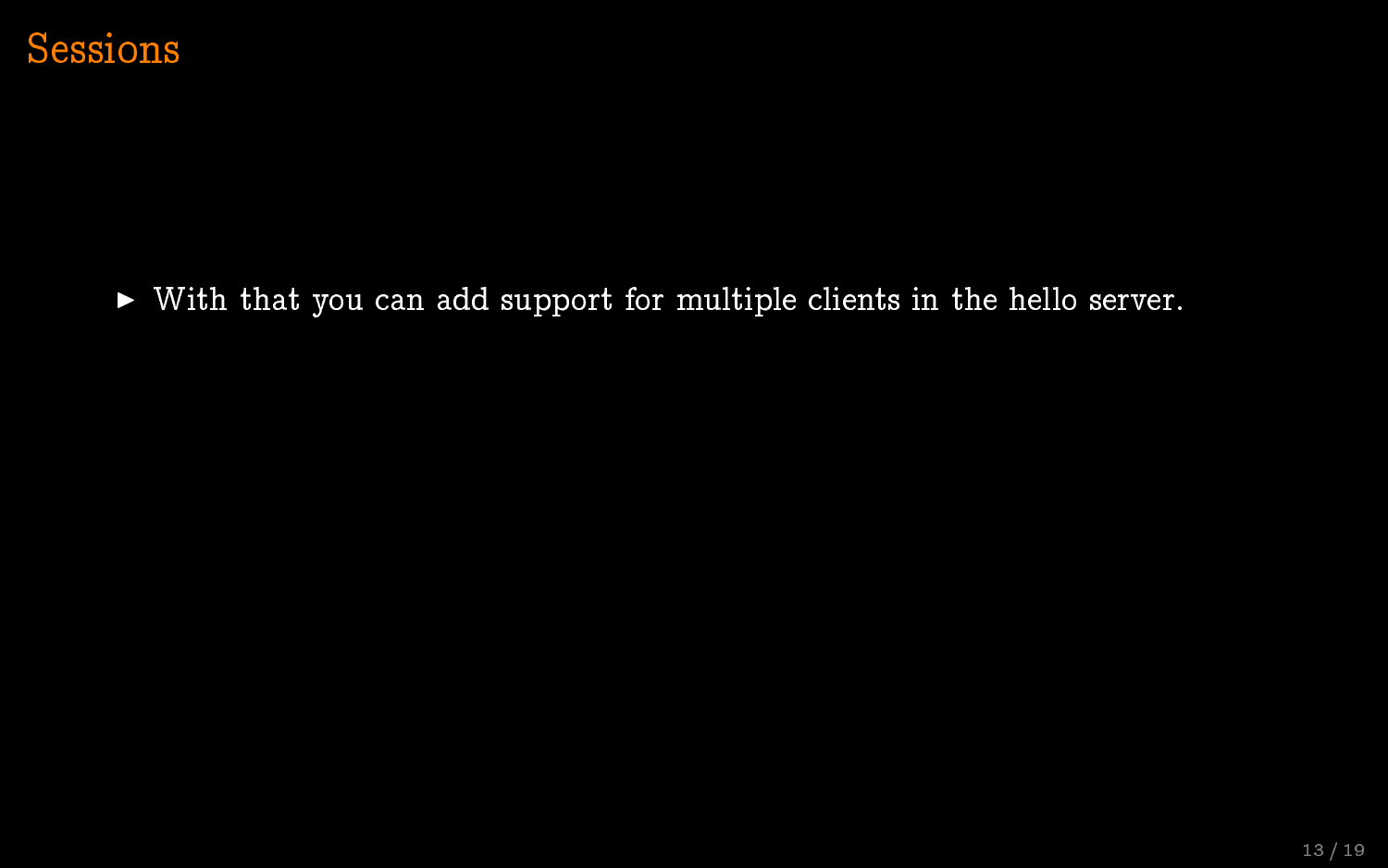- $\triangleright$  With that you can add support for multiple clients in the hello server.
- $\blacktriangleright$  Assignment 1.5:
	- $\triangleright$  Make your hello server a logging server that supports multiple clients
	- $\triangleright$  Client messages should be prefixed with an id string, that is passed to the server in the create call.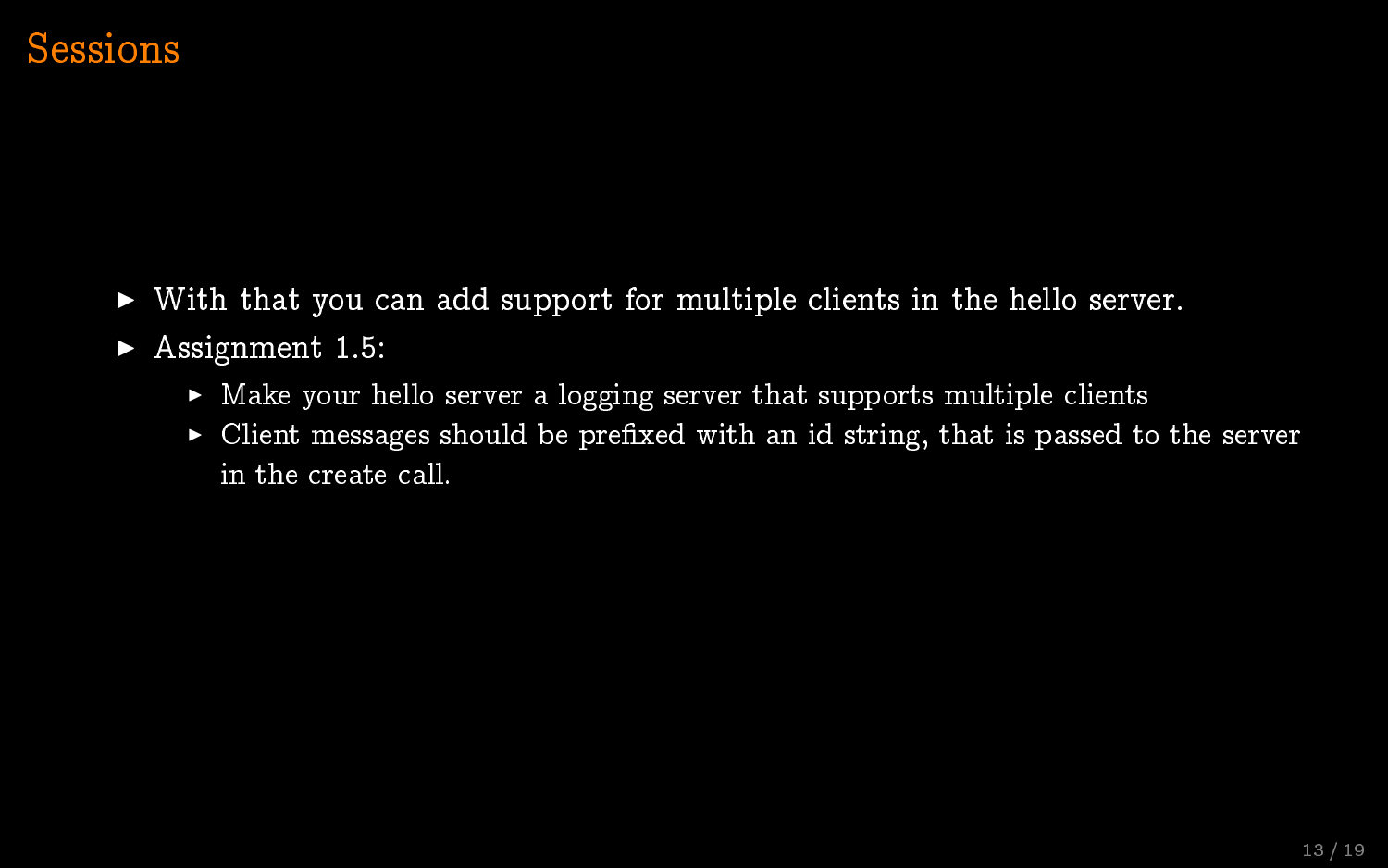- $\triangleright$  With that you can add support for multiple clients in the hello server.
- $\blacktriangleright$  Assignment 1.5:
	- $\triangleright$  Make your hello server a logging server that supports multiple clients
	- $\triangleright$  Client messages should be prefixed with an id string, that is passed to the server in the create call.
- $\triangleright$  Problem: Now you need dynamic memory, but malloc and free are missing.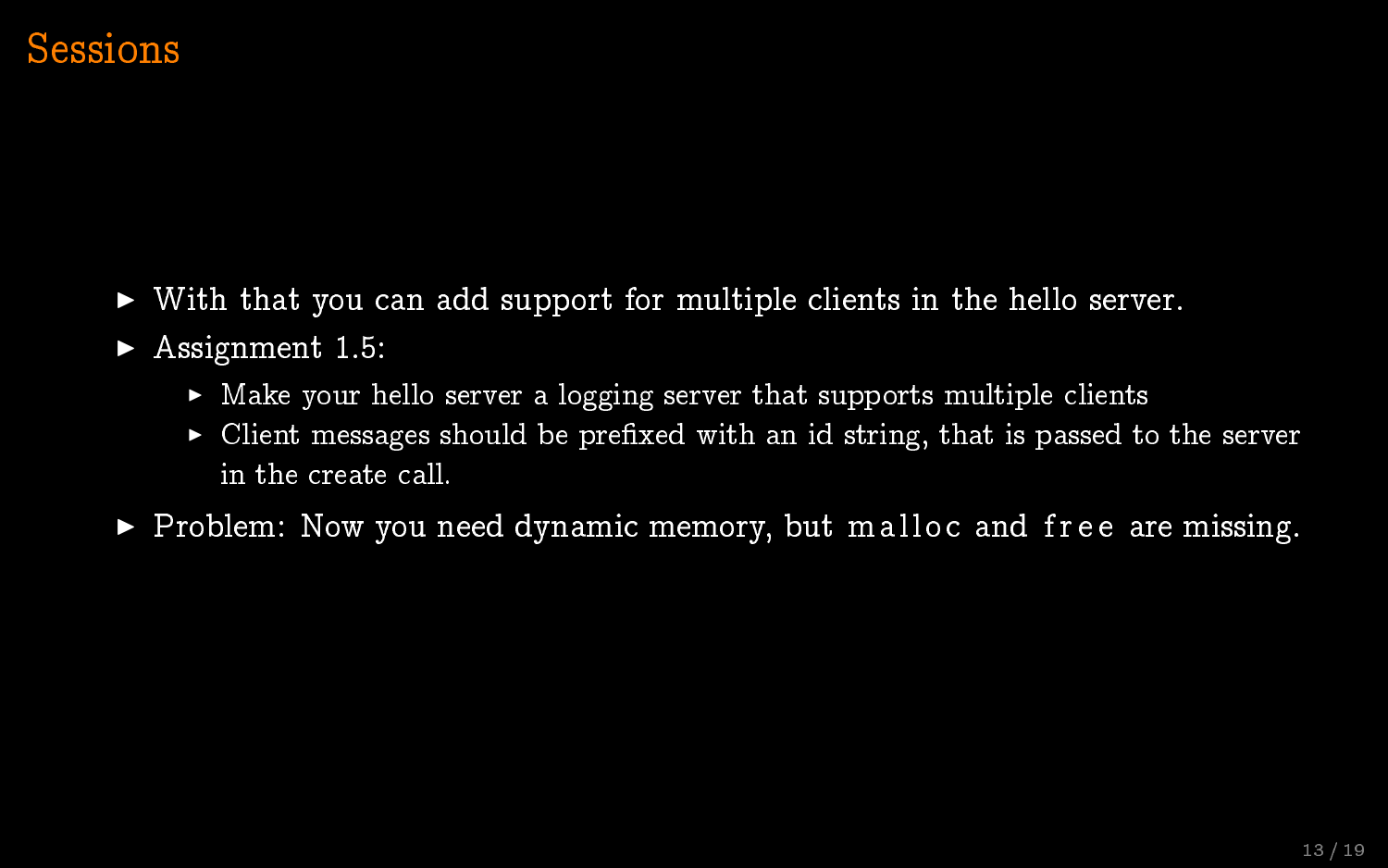# Memory Allocation

- $\triangleright$  Memory allocation is (currently not) implemented in a backend of L4Re's C library (in src/l4/pkg/l4re-core/libc\_backends/)
- $\blacktriangleright$  You can get new pages from Moe:
	- $\blacktriangleright$  Allocate a dataspace capability
	- $\triangleright$  Get a dataspace from Moe:

L4Re : :  $Env$  : :  $env$  () - > mem\_alloc() - > alloc ( size, ds ) ;

- $\blacktriangleright$  Attach dataspace to local address space:  $L4 \text{Re}$  :: Env:: env()->rm()->attach (&addr, size, flags, ds);
- $\blacktriangleright$  To free unused pages:

 $L4Re$  ::  $Env$  ::  $env() \rightarrow rm() \rightarrow detach (addr, nullptr);$ L4Re :: Env :: env() - > mem\_alloc() - > free (ds);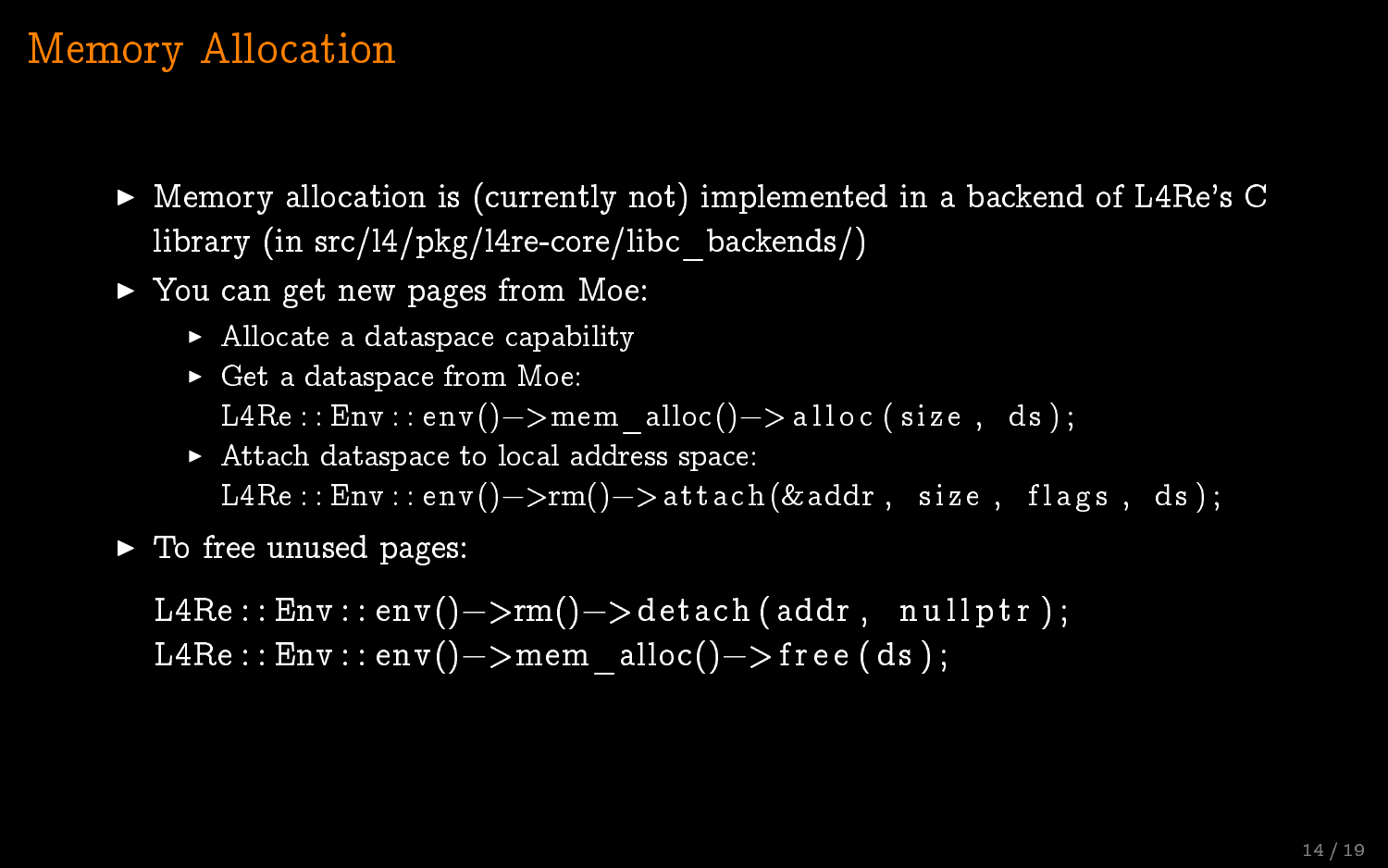# Incorrect malloc()

```
void * malloc ( unsigned size ) {
    L4 :: Cap < L4Re :: Dataspace > ds
         = L4Re :: Util :: cap_alloc . alloc < L4Re :: Dataspace >();
    if (! ds . is_valid ()) return 0;
    long err = L4Re::Env::env() - \geq mem\_alloc() - \geq allocc(size, ds);if (err) return 0;
    void *addr = 0:
    err = L4Re::Env::env() - \geq rm() - \geq attach(kaddr, size,L4Re:: Rm:: Search_addr, ds);
    if (err) return 0;
```
return addr ;

}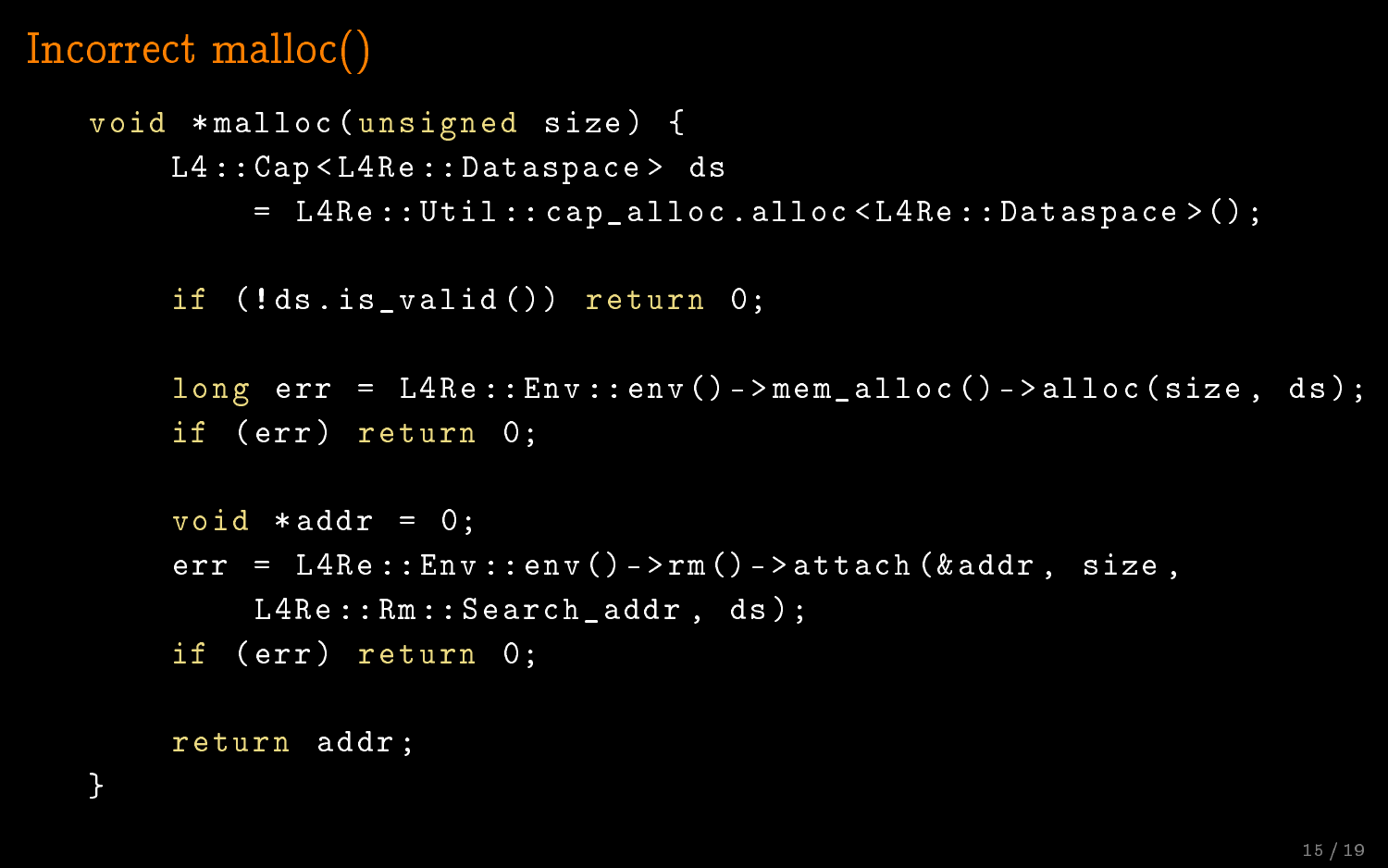# Memory Management - Lists

#### $\blacktriangleright$  Idea:

- $\triangleright$  Keep list of (address, size) pairs
- $\blacktriangleright$  In malloc, search for an appropreate entry
- $\blacktriangleright$  Problem: You'd need dynamic memory for that list.
- $\blacktriangleright$  Typical Solution: Inlining
	- $\triangleright$  Put size and next-pointer directly into your memory
	- $\triangleright$  Do not hand out the memory where size is stored it's needed for free.
	- $\blacktriangleright$  That's what most libC-implementations do.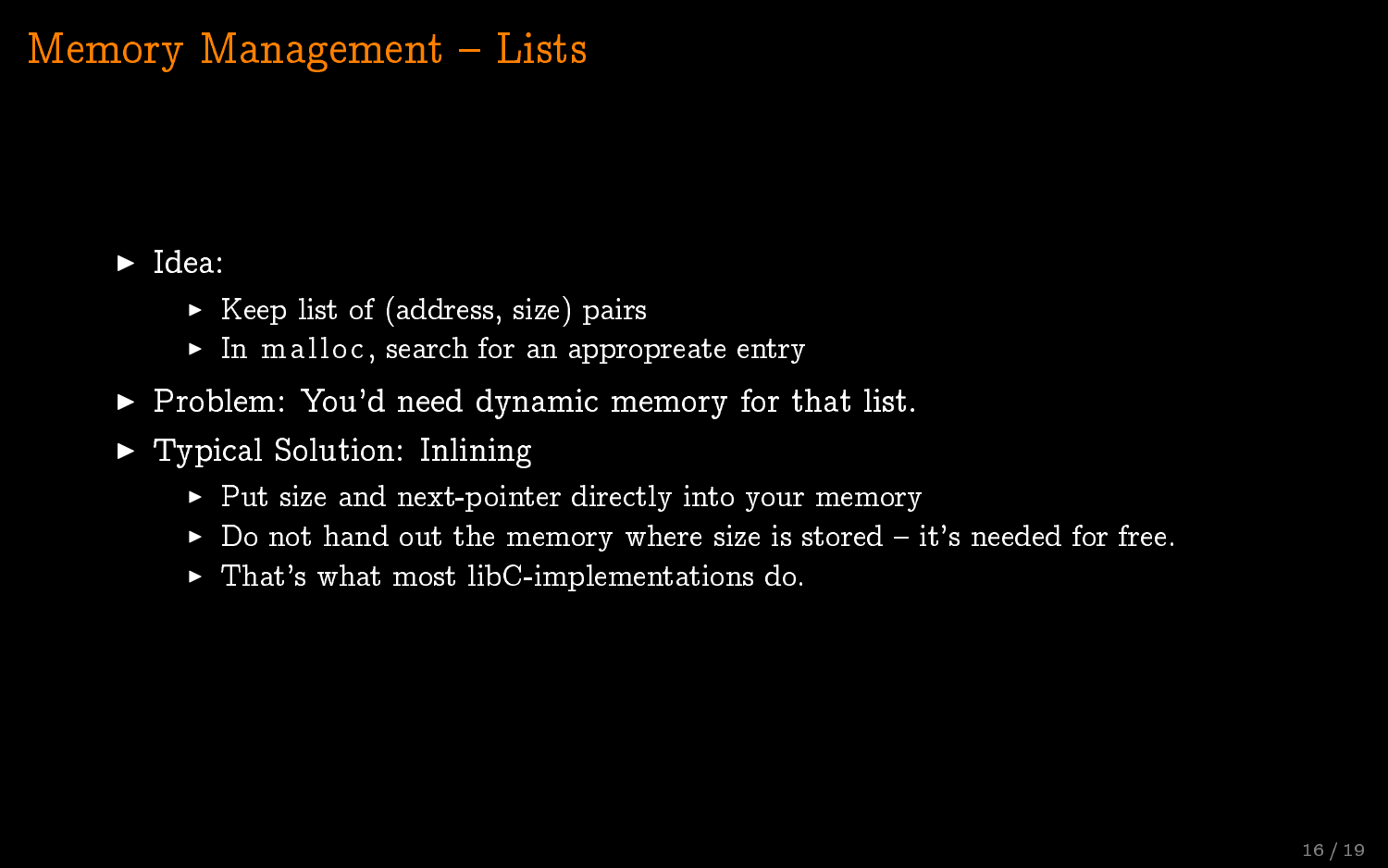# Memory Management - bitmaps

- $\blacktriangleright$  Manage memory as pool of fixed-sized chunks.
- $\triangleright$  Use bitmap to store available chunks.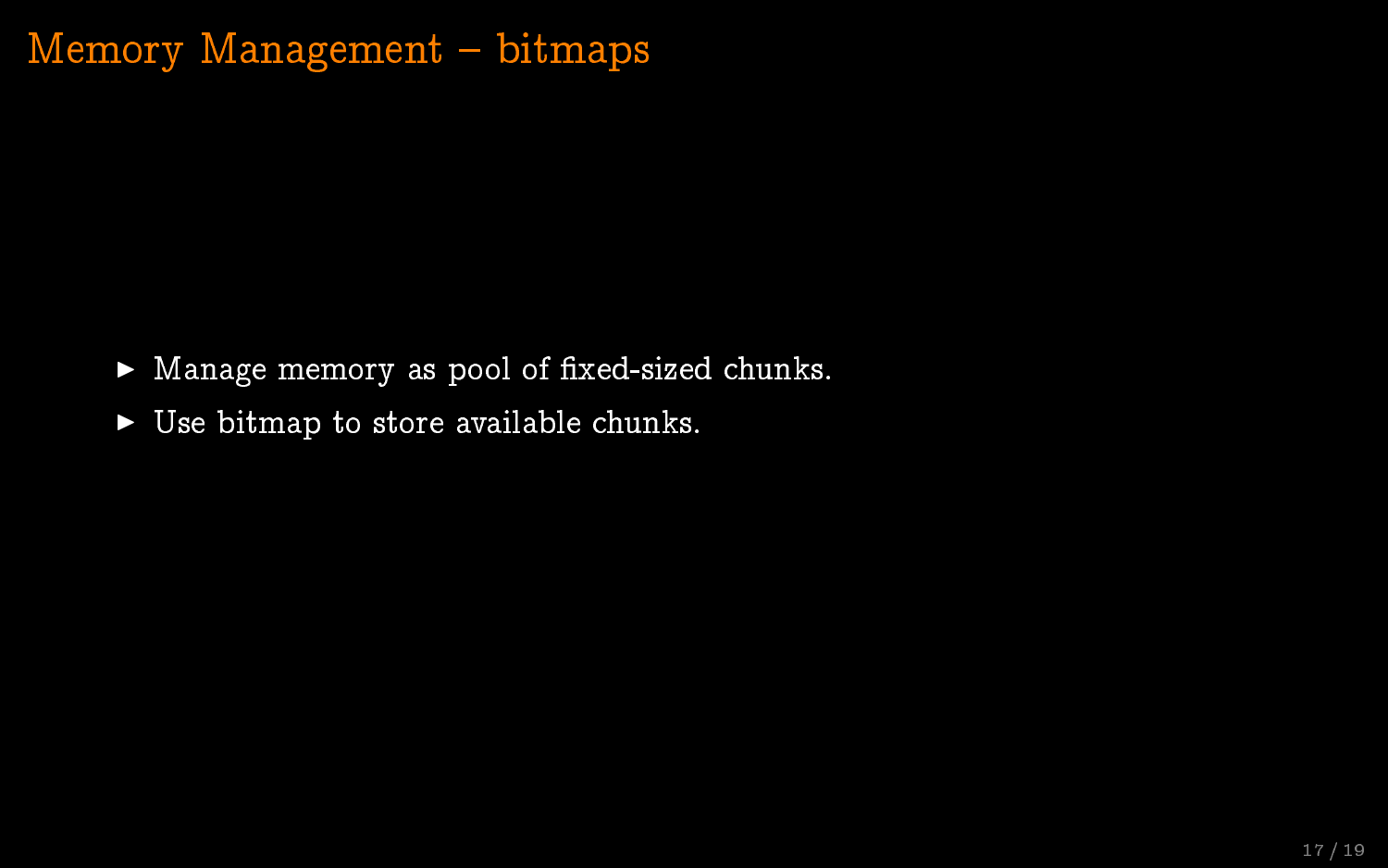## $Memory$  Management  $-problems$

- ► You will need some initial memory. You can use L4Re's memory allocator for that.
- $\triangleright$  As soon as you have multiple threads (you will), you need proper locking.
- $\triangleright$  There are more options for the implementation. Come up with something yourself, or have a look in some book / the internet.